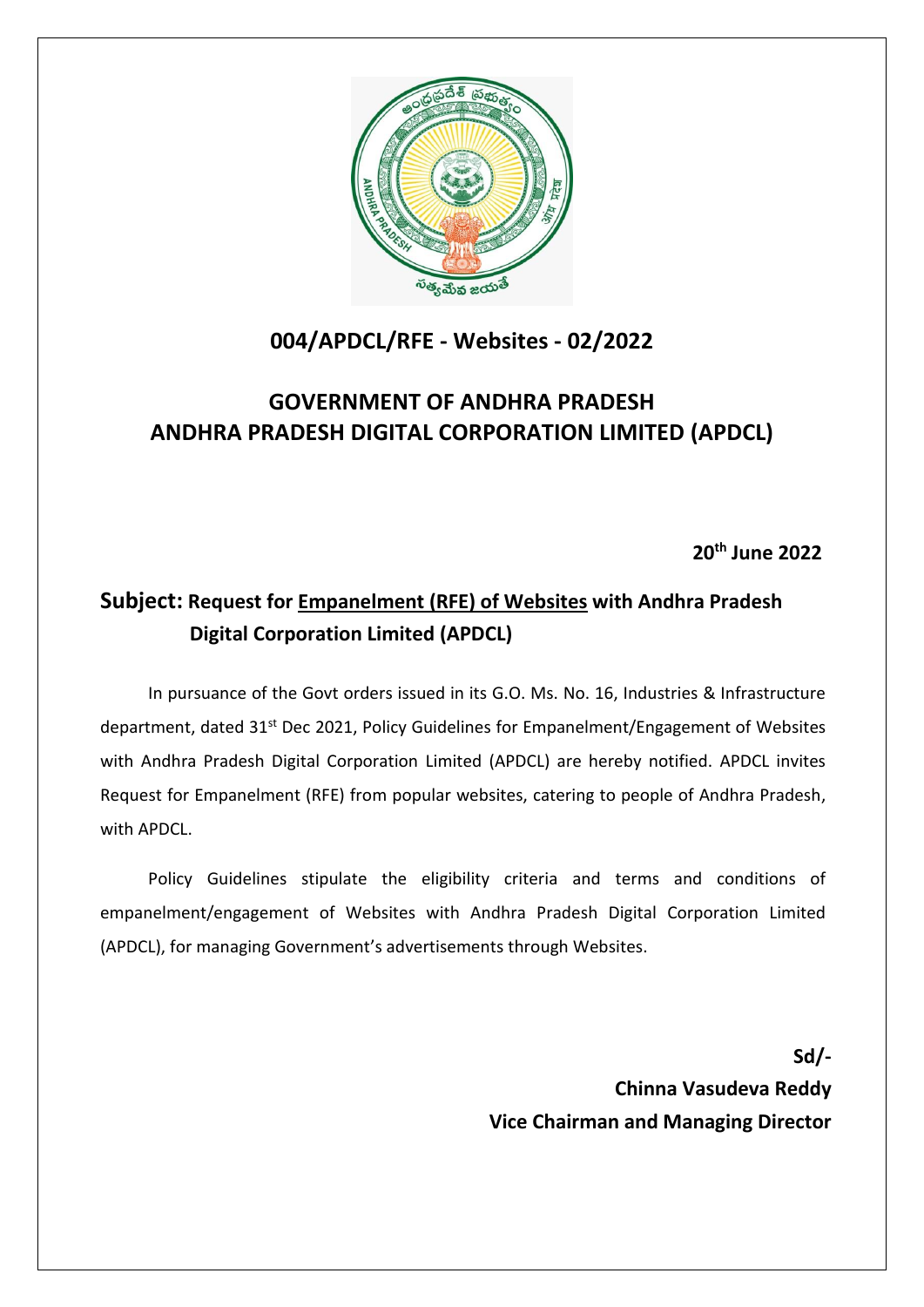# **Request for Empanelment (RFE)**

**of**

# **Websites with Andhra Pradesh Digital Corporation Limited (APDCL)**

**Andhra Pradesh Digital Corporation Limited**

**Government of Andhra Pradesh**

**June 2022**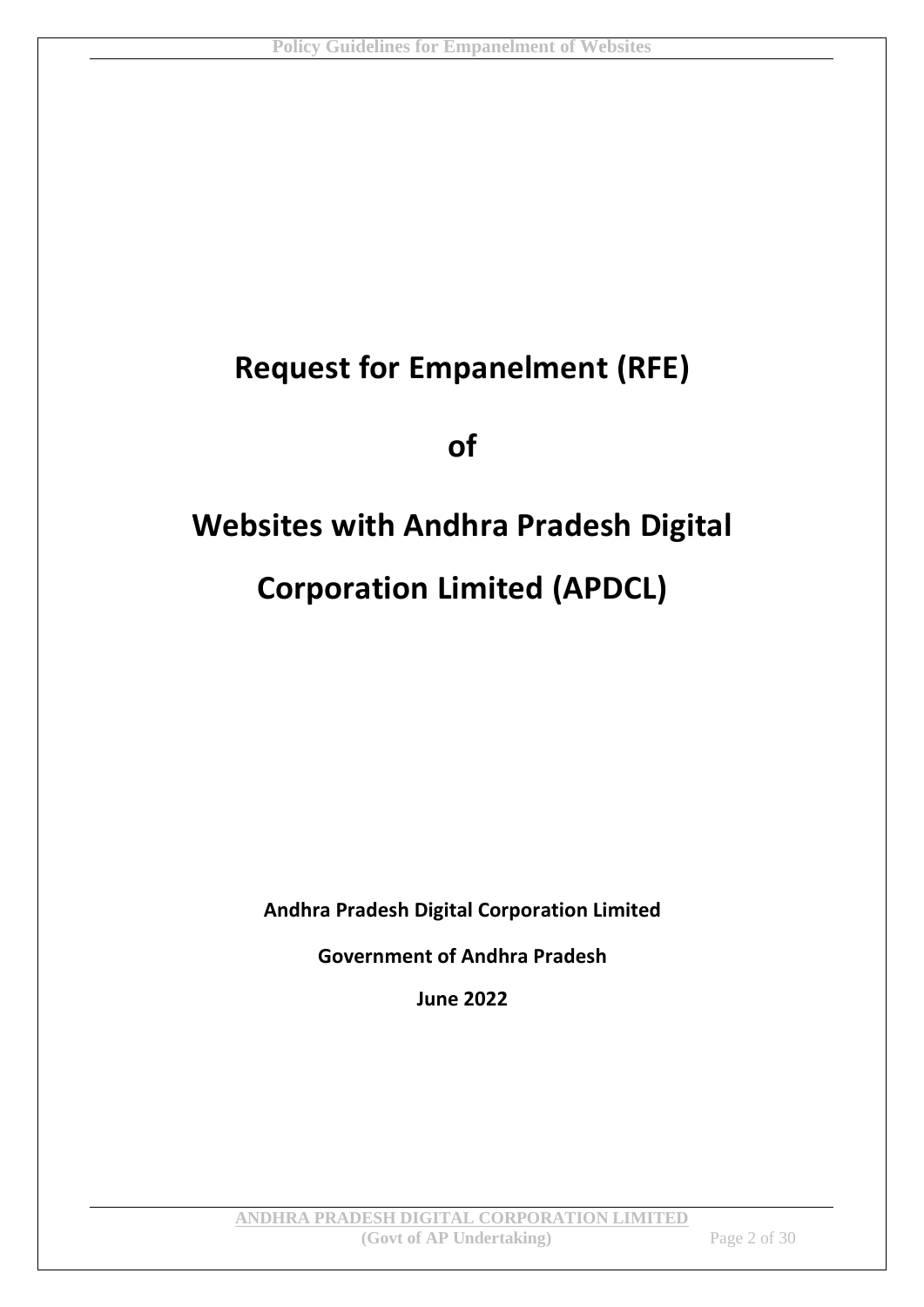### **CONTENTS**

| <b>Clause</b>  | <b>Topic</b>                                | Page           |
|----------------|---------------------------------------------|----------------|
| T              | Datasheet                                   | 5              |
| $\mathbf{I}$   | About the Government                        | 5              |
| III            | About the APDCL                             | 6              |
| $\overline{N}$ | <b>Need for Policy Guidelines</b>           | 6              |
| $\vee$         | <b>Digital Policies</b>                     | $\overline{7}$ |
| VI             | <b>Eligibility Criteria for Empanelment</b> | 8              |
| VII            | <b>Commercial Bid</b>                       | 10             |
| VIII           | <b>Other Terms and Conditions</b>           | 12             |
| IX             | Process of Engagement                       | 13             |
| $\mathsf{X}$   | Validity Period for Policy Guidelines       | 13             |
| XI             | Period of Empanelment                       | 13             |
| XII            | <b>Completeness of Response</b>             | 14             |
| XIII           | Preparation Costs and Related Issues        | 14             |
| XIV            | <b>Security Deposit</b>                     | 14             |
| XV             | Penalty                                     | 15             |
| XVI            | Revocation of Agreement/Contract            | 15             |
| XVII           | Force Majeure                               | 16             |
| XVIII          | <b>Dispute Resolution</b>                   | 16             |
| XIX            | Legal                                       | 16             |
| XX             | <b>Empanelment Document</b>                 | 16             |
| XXI            | <b>Details of Fees</b>                      | 17             |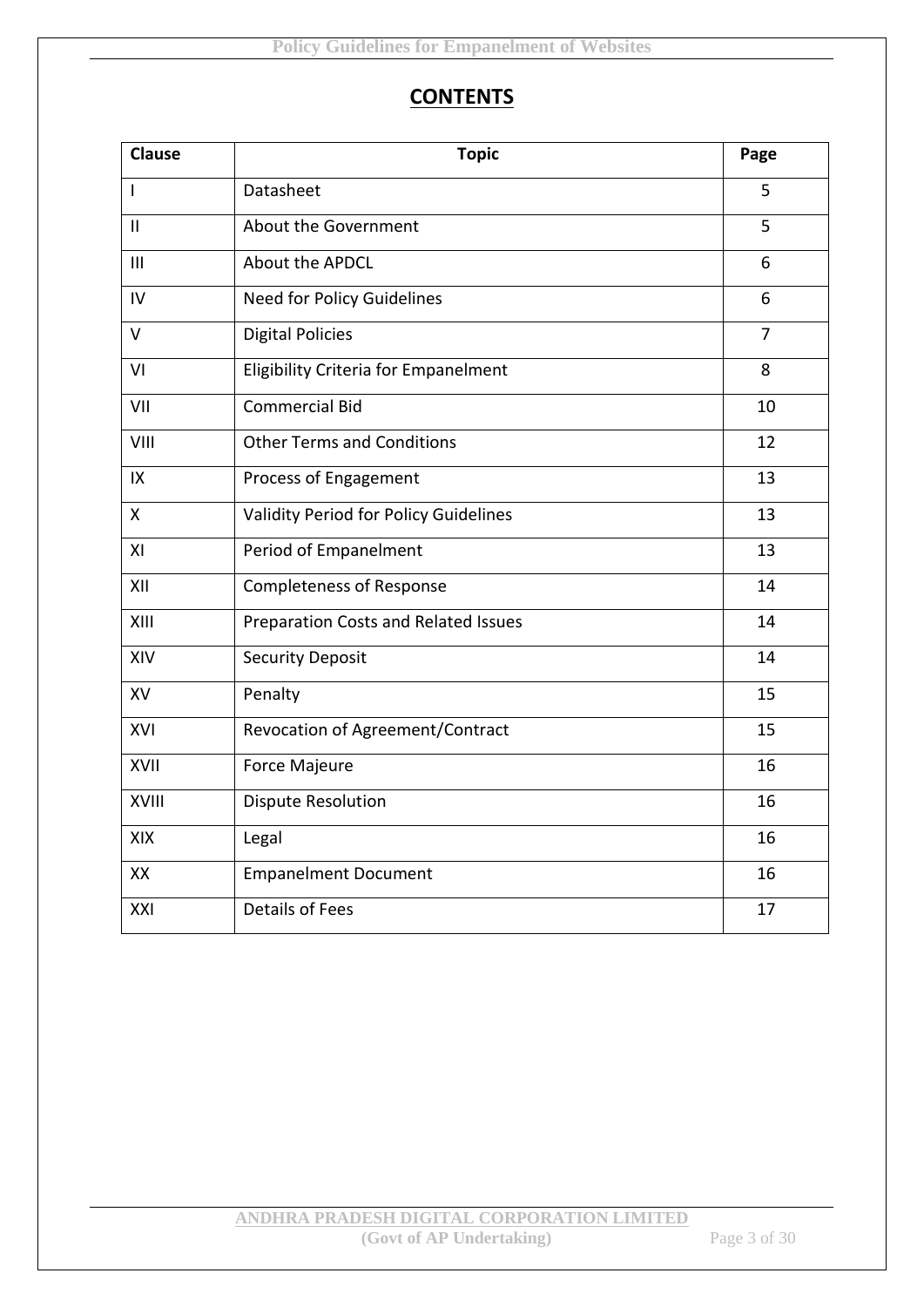#### **ANNEXURES**

| <b>Annexure</b> | <b>Topic</b>                                                      | Page |
|-----------------|-------------------------------------------------------------------|------|
|                 | <b>Bid Submission Procedure</b>                                   | 18   |
| $\mathbf{I}$    | <b>Application Form</b>                                           | 19   |
| Ш               | Details of the Applicant                                          | 22   |
| IV              | Agreement                                                         | 24   |
| V               | Declaration of not having blacklisted                             | 26   |
| VI              | Declaration of not having tampered with the empaneled<br>document | 27   |
| VII             | Financial Bid - Ad Properties and Quotes                          | 28   |
| VIII            | <b>Checklist of Documents</b>                                     | 30   |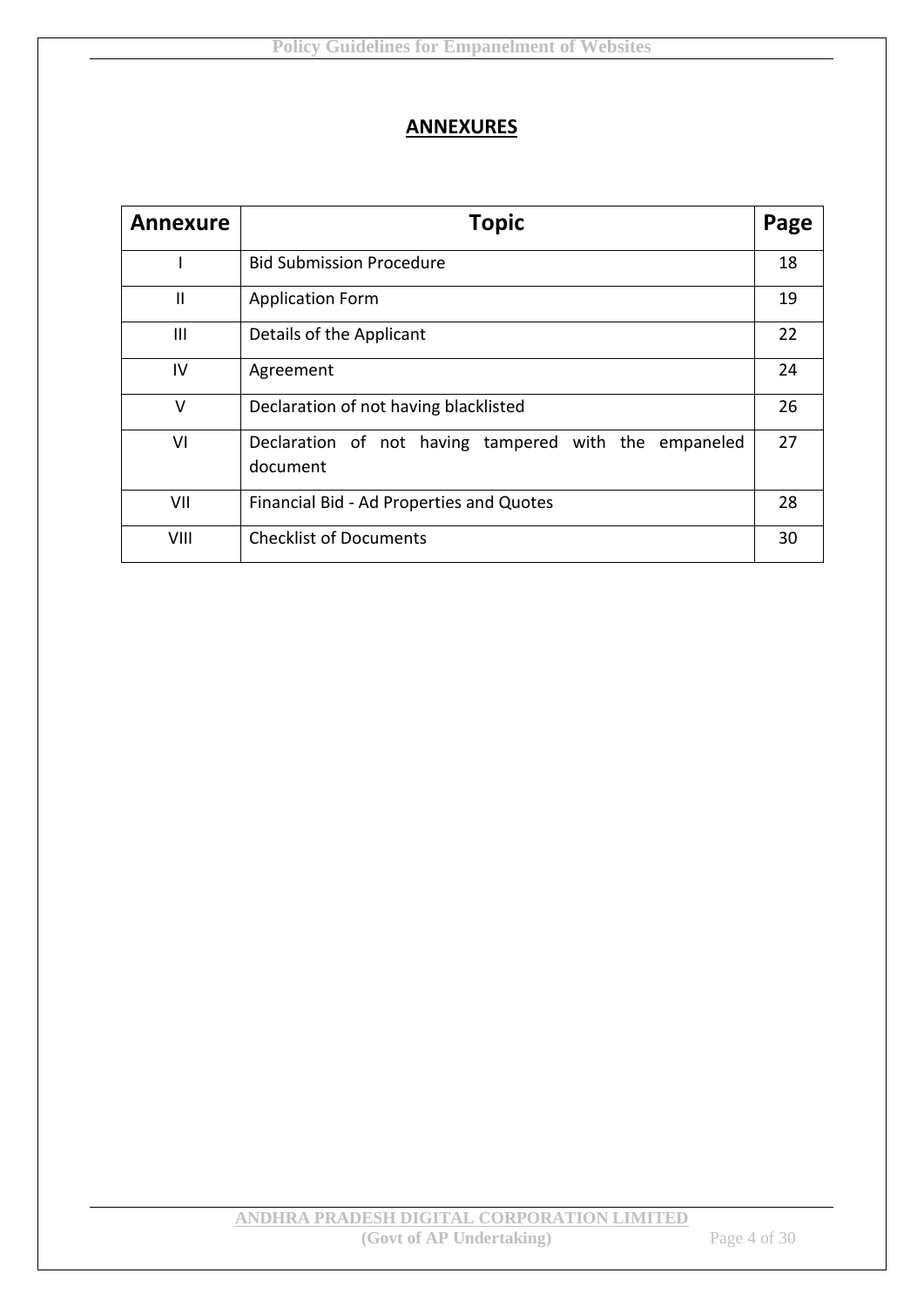#### **I. Data Sheet**

| No. | Information                                                                                | Details                                                                                                                                                                                                                                                                            |
|-----|--------------------------------------------------------------------------------------------|------------------------------------------------------------------------------------------------------------------------------------------------------------------------------------------------------------------------------------------------------------------------------------|
| 1.  | Date of Publishing of Policy Guidelines and<br>EOI document for Empanelment of<br>Websites | 20 <sup>th</sup> Jun 2022                                                                                                                                                                                                                                                          |
| 2.  | <b>Address for Communication</b>                                                           | Vice-Chairman & Managing Director,<br>Andhra Pradesh Digital Corporation,<br>5 <sup>th</sup> Floor, Next Space Building,<br>D. No 7-201, RS No 14/3A<br>Kunchana Palli, Tadepalli Mandal,<br>Guntur - 522501, Andhra Pradesh.<br>Ph: +91 99599 88888<br>Email: vcmd-apdc@ap.gov.in |
| 3.  | Last date for submission of written queries<br>(through email only)                        | 2PM on 27 <sup>th</sup> Jun 2022                                                                                                                                                                                                                                                   |
| 4.  | <b>Pre-Empanelment Meeting</b>                                                             | 2PM on 28 <sup>th</sup> Jun 2022                                                                                                                                                                                                                                                   |
| 5.  | Last date for submission of RFE                                                            | 2PM on 4 <sup>th</sup> Jul 2022                                                                                                                                                                                                                                                    |
| 6.  | <b>Policy Guidelines Validity Period</b>                                                   | Five (5) years or until modified by Govt<br>Order.                                                                                                                                                                                                                                 |
| 7.  | <b>Empanelment Validity Period</b>                                                         | One (1) year, extendable for further<br>periods of one (1) year at a time.                                                                                                                                                                                                         |
| 8.  | <b>Application Fees</b>                                                                    | ₹5,000/- in the form of DD from any<br>nationalized bank, in favor of the Chief<br>General Manager - Finance, APDCL.                                                                                                                                                               |
| 9.  | Security Deposit (to be arranged at the<br>time of the first work order)                   | ₹50,000 (Rupees One Lakh only), in<br>the form of a Bank Guarantee.                                                                                                                                                                                                                |
| 10. | <b>Empanelment Document</b>                                                                | It can be downloaded free of charge,<br>from www.ipr.ap.nic.in or<br>www.apdc.ap.gov.in                                                                                                                                                                                            |

#### **II. About the Government**

Government of Andhra Pradesh is the administrative and ruling authority for the State of Andhra Pradesh, under the federal structure of constitution of the Country of India (the government for the Indian state of Andhra Pradesh). The Government of Andhra Pradesh is a democratically elected body, with 175 MLAs elected to the Legislative Assembly for a 5-year term, that governs the State of Andhra Pradesh, India. The state government is headed by the Governor of Andhra Pradesh as the nominal head of the state, with a democratically elected Chief Minister as the real head of the executive.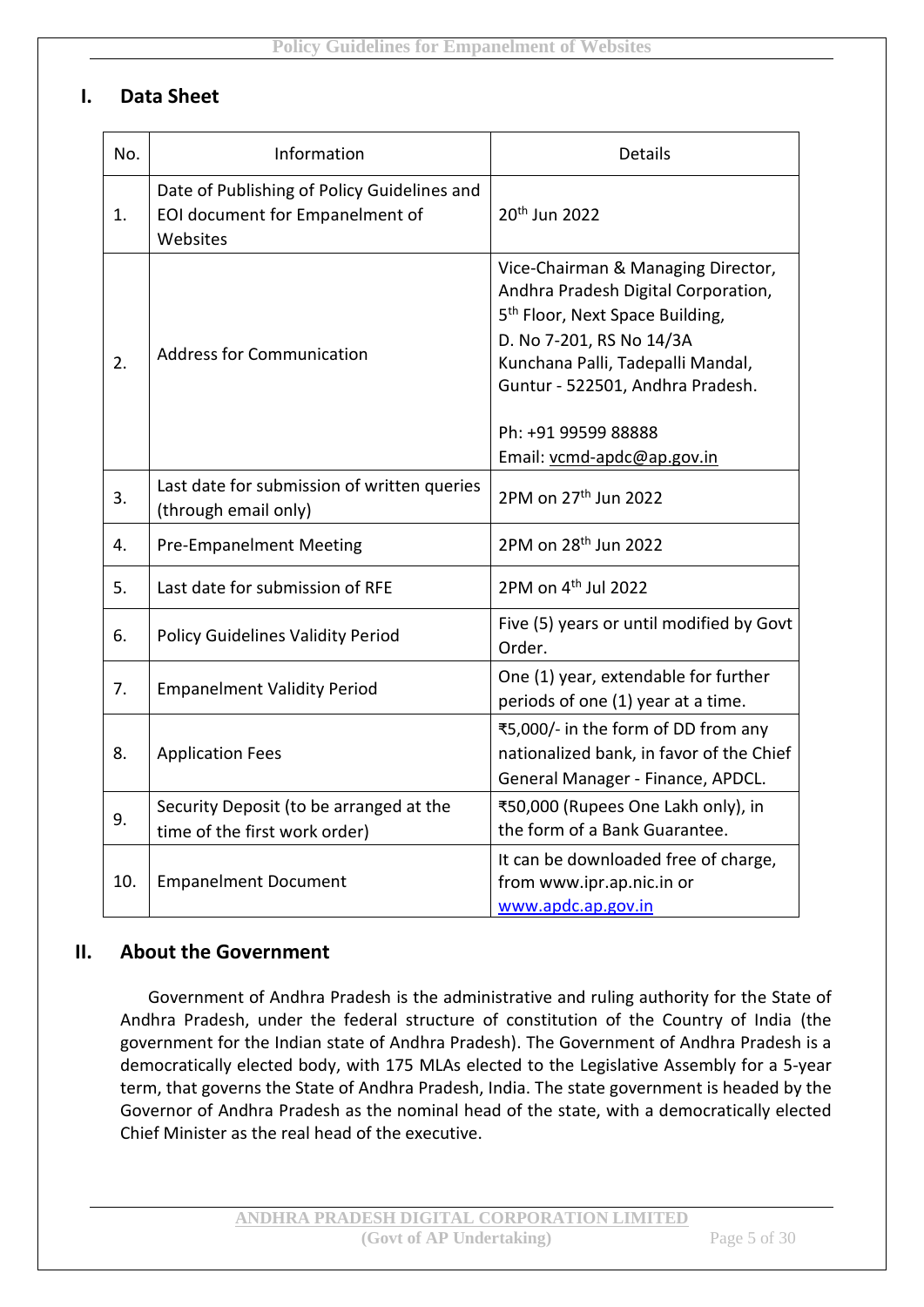#### **III. About the APDCL**

Government of AP has established Andhra Pradesh Digital Corporation Limited (APDCL) for strategically leveraging the Digital Media platforms by building direct Communication with the people, to propagate the vision of the Govt. and to drive AP Digital Mission with desired objectives. The Government's aim here is to publicize the information about welfare and development schemes through visual content and messaging via Digital Media platforms, including websites.

APDCL will be the Nodal agency for all State Govt. Ministries/Departments/Public Undertakings/ Corporations/ Societies/ Govt Institutions/ Local Bodies etc. for all digital advertising through **empaneled Websites**. This includes all paid outreach campaigns. All releases of such advertisements shall be through APDCL.

APDCL shall undertake Government's uniform communication strategy through Digital Media, as per the instructions of the Govt., from time to time.

#### **IV. Need for Policy Guidelines**

- 1. Staying Relevant with the change in the way information is consumed: The affordability and usage of Communication Technologies like the Smart Phones, Wireless Communication and Broadband has made changes in the way people consume the information needed for them. A major share of the Indian population is presently active on various social/digital media platforms and these numbers are increasing every day. People consume news, information, and entertainment through digital platforms. These days majority of the people access popular print media content also through their websites and mobile apps, instead of their printed newspaper. The increasing ease of access of digital media through hand-held devices and ubiquity of internet has further enhanced the reach of digital media.
- 2. With the increasing number of people (especially youth) spending time on digital media platforms, these platforms may provide avenue for communication and outreach. The digital media platforms not only cater to an increasing number of people but also facilitate targeted approach which helps in reaching out to desired set of people in an efficient and cost-effective manner. This increases the effectiveness of communication to the levels those can never be achieved with the conventional media. For instance, COVID Safety messages can be customized to the realities of segments in various dimensions like Students, Housewives, Shop Keepers, Factory workers etc. within the same Campaign.
- 3. Cost Efficiency of Digital Media: Typically, Digital advertising has proven to be more cost effective than traditional advertising media. When combined with the ability to target effectively by Demographics, Location, Age Group, Gender etc., Government of Andhra Pradesh can optimize its costs while increasing the effectiveness of the public relations messaging.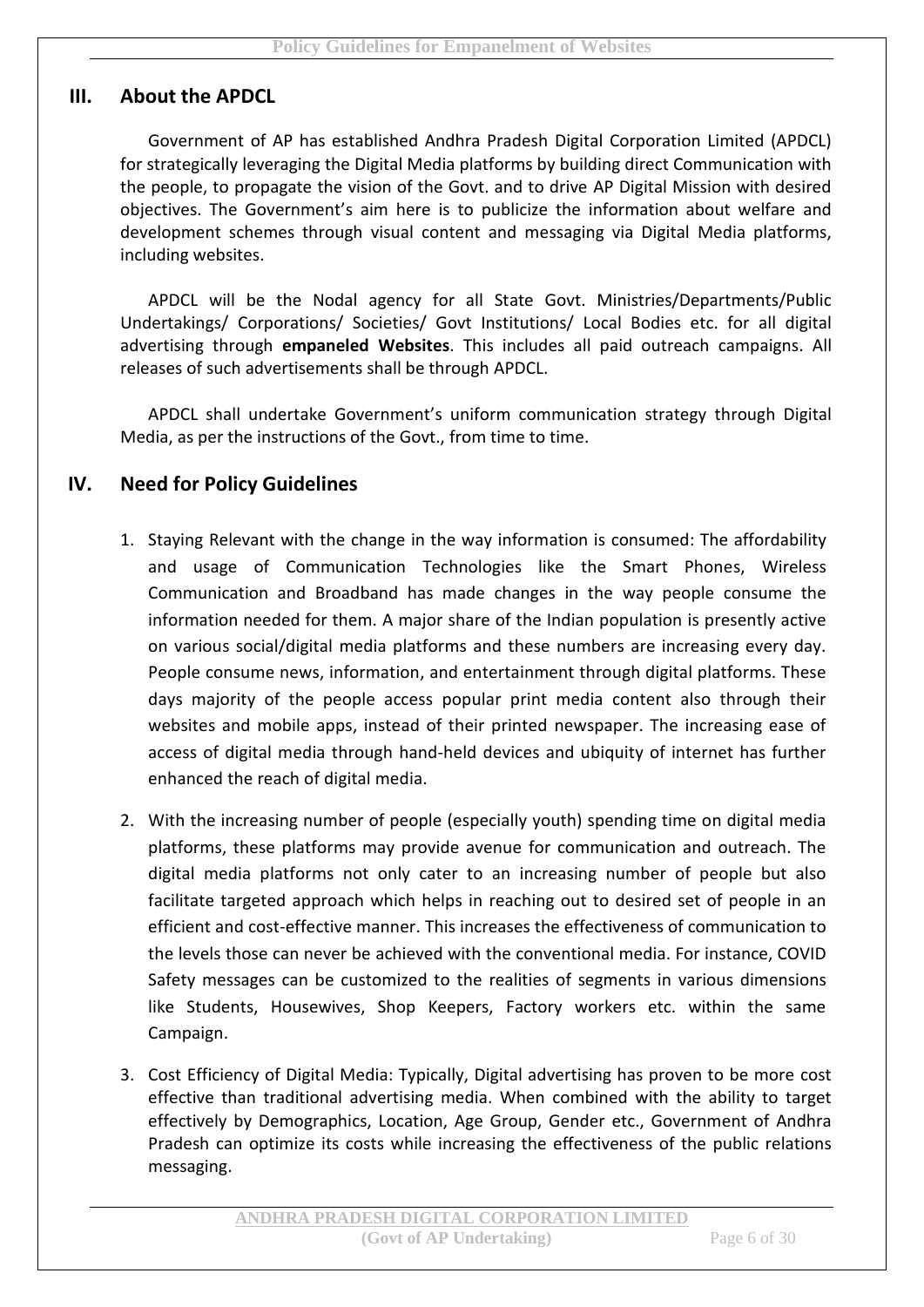- 4. Capability of the Digital Media to provide Feedback Mechanisms for continuous improvement of the Messaging Effectiveness: Unlike the Conventional Media, Digital Media can provide feedback to the advertiser about various KPIs & Metrics Inherent to the Digital Platforms. A good Digital Media Intelligence Practice can further help in making data-driven, fact-based decisions right from Budgeting, Media Ad Spend apportioning till the visual elements that provide more engagement in a Video Advertisement.
- 5. Media Intelligence & Analytics Capabilities: The development in the field of Data Science like Deep Learning helps the advertisers to understand the media consumption and engagement. KPIs and the Metrics can provide very powerful and actionable insights when they are further analyzed using those Analytics methods and Tools. The Government and the Public can greatly benefit from such insights since they can improve the way Government communicates with the people. For instance, customized surveys by Citizen segment over Digital Ads can be run, verify identity and then use the survey response to frame policies and schemes better.
- 6. Flexibility and the capability of using multiple content formats: Unlike Conventional Media buying, Digital Media Buying & the Ad Platforms can accommodate various types of content in a Single Campaign. For instance, the customized COVID Safety messaging can be accommodated in a Single Campaign on a Digital Platform with various durations of the same content.

Hence there is a definite need for policy guidelines for engagement of Websites, so that assured reach may be attained on payment basis to increase visibility of government messaging.

In view of the above benefits derived from the capabilities, APDCL realizes that the Digital Media Advertising & Communication should be treated differently with a focused approach right from Communication Strategy. Digital Advertising/Media Agencies face different market realities when compared to the Conventional Media Agencies, they need to have digitally focused capabilities since the agglomeration of the effectiveness of a Digital Media Campaign is governed by the Algorithms and methods of the Digital Ad Platforms. Appreciating these facts, a different approach is proposed for the Empanelment of the Vendors and the structure of the Contract when compared to the Conventional Media Empanelment.

#### **V. Digital Policies**

In view of the above listed reasons, APDCL has come up with centralized and comprehensive Digital advertisement policies for Websites to achieve the below desired objectives:

- 1. Prepare effective strategies for execution of IEC (Information, Education and Communication) activities of the Govt., flagship programs with a uniform communication strategy.
- 2. Enable Government, Ministries and APDCL to engage with Websites on the basis of various criteria, terms and conditions, and processes stipulated in this document.
- 3. Coordinate, control and track these activities in an effective manner to reach wider audience.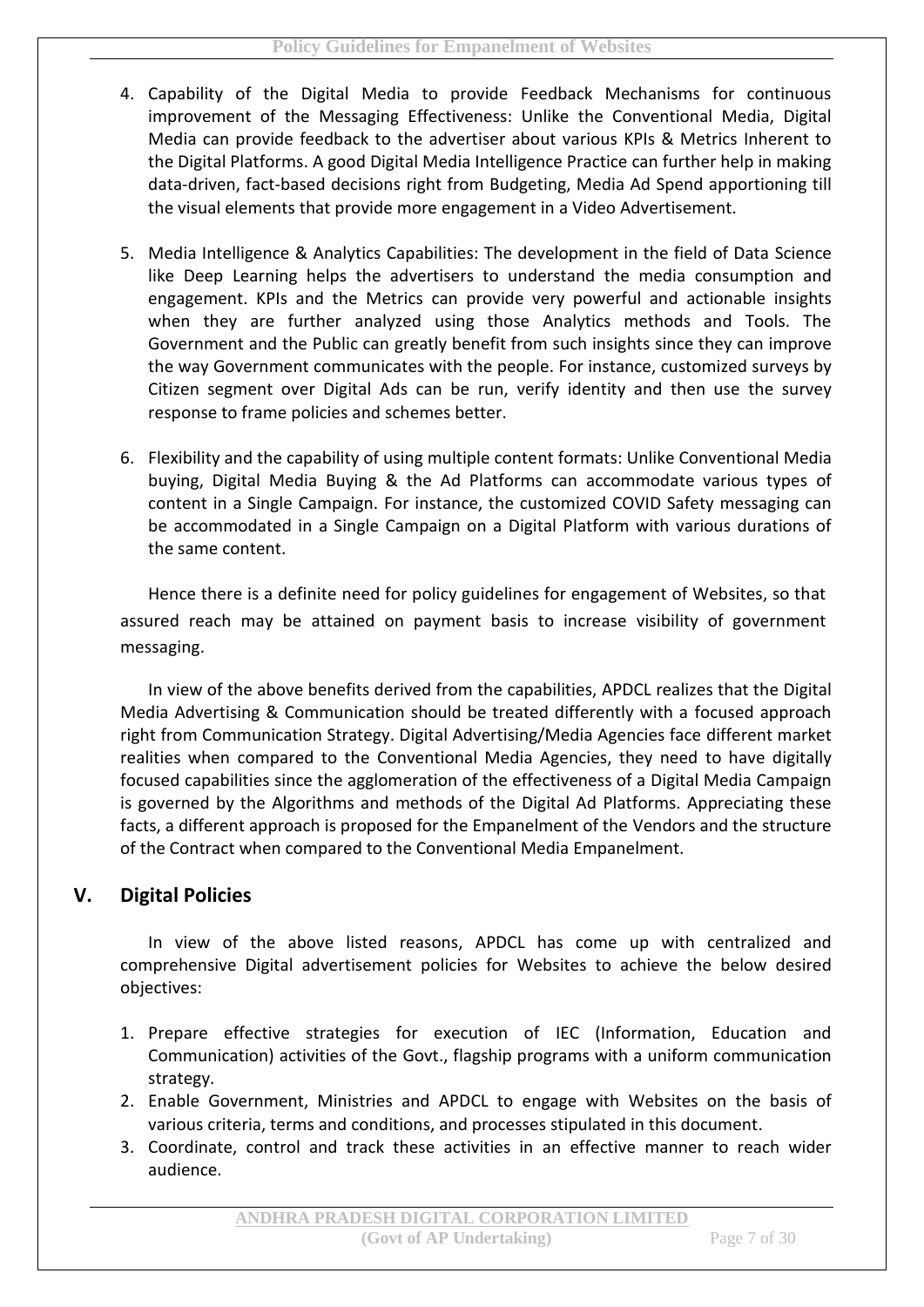#### **VI. Eligibility Criteria for Empanelment**

- 1. The website must be at least TWO years old and must be continuously in operation under the same name (website address) for a minimum of two years. The period shall be calculated backwards from the date on which the website applies for empanelment with APDCL.
- 2. The website must have a minimum average Unique Users (UU Unique users refer to the number of distinct individuals visiting a given website over a specified period of time), (from within India) per month (based on the data of twelve (12) months immediately preceding the date of application), as indicated below in Section VII (2). APDCL will make use of data provided by comScore India or Google Analytics or any other credible agency having industry-wide acceptance to verify the UU count.
- 3. Once empaneled with APDCL, the websites will place all APDCL released advertisements only through the Third-Party-Ad-Server (3-PAS) engaged by APDCL. However, in case of APDCL deciding to accept reports from a third-party server engaged by the empaneled websites, APDCL will not bear any cost in this regard and the entire expenditure on engagement of Third-Party Server will be borne by the website only.
- 4. Only the websites which are owned and operated by companies that are incorporated or registered in India will be considered for empanelment. However, websites owned by foreign companies / origin may be eligible if such websites have a wholly owned company registered and operating in India, which looks after their Indian advertisement business. In such case, the Indian branch of foreign company must be at least two years old.
- 5. This bid is open to only non-Government websites. Government websites will be empaneled if they accept the rates offered to other similar category websites and Ad properties by APDCL, provided the number of unique users is as per the criteria for that category.
- 6. Different websites belonging to one company / group can be empaneled, provided they separately / individually fulfill the UU count criteria. In other words, bunching / adding of UU count of the different websites of one group / company shall NOT be permitted. Also, in such cases, separate applications for each website shall have to be submitted along with applicable fee.
- 7. Company/Website undertakes to comply with the rules and regulations stipulated in the Information Technology (Intermediary Guidelines and Digital Media Ethics Code) Rule, 2021 and Information Technology Act, 2020, and other extant laws of the land.
- 8. APDCL reserves the right to decline empanelment or suspend empanelment of any website if its content is found to be anti-national / obscene / indecent / anti-social / violative of communal harmony and national integrity etc., or deemed objectionable in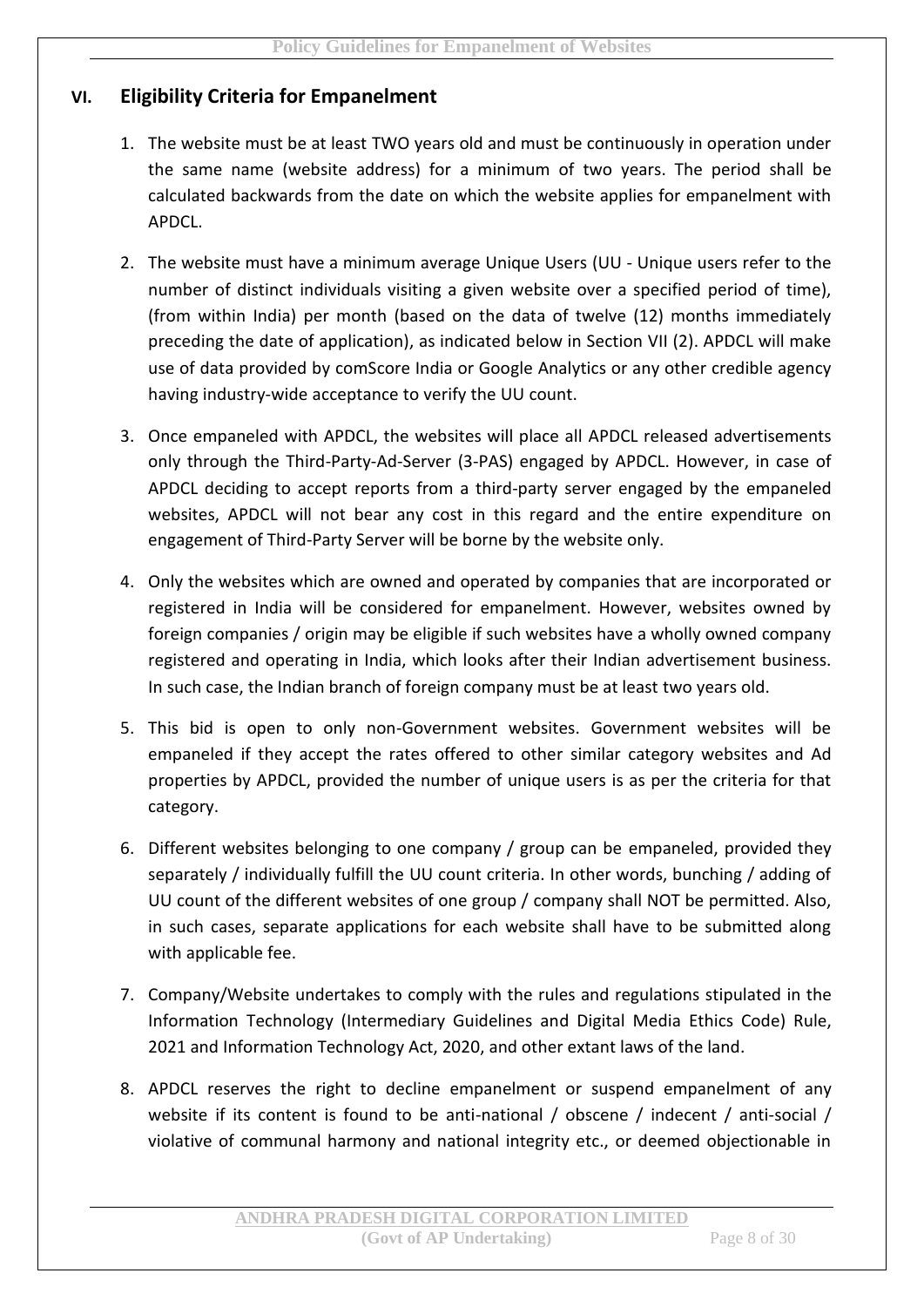any form as determined by the competent Committee, or if the website acts in violation of the extant Cyber Laws of India.

- 9. Only the applications submitted directly by companies owning and operating the website shall be entertained. In other words, no intermediary agency is eligible to apply on behalf of a website or group of websites.
- 10. APDCL advertisements / messages must be displayed prominently for maximum viewership and to obtain the stipulated Click Through Rate (CTR).
- 11. Company/Website should not have been barred by any department of Government of India, any State Government/UT, PSU, etc. during the last 5 years. No complaint should be pending with any Government or its agencies. An affidavit, to this effect, in this regard should be submitted by the Company/Website. The Company/Website further agrees to inform APDCL if they are blacklisted / suspended subsequently within 3 days of receiving the suspension order.
- 12. Real time dashboard which shows the actual quantified outcome of the campaign, in the format prescribed/approved by APDCL, at any given point of time as well as the dated reports must be provided. The consolidated execution report should also be provided in the format prescribed/approved by APDCL once the campaign is over.
- 13. The Digital Advertising Agency should give complete access to the data obtained through the campaigns and handover all data gathered during the campaigns.
- 14. Companies/Websites once empaneled, shall have to promptly reply to all the enquiries, execute orders as per the order terms of APDCL and keep the APDCL informed of new products/ developments / innovative ideas that shall help reduce the cost and improve quality, reliability, etc.
- 15. The entire Data & the Intellectual property generated from the activity will be owned fully by APDCL. All the real and virtual creations will be the property of APDCL and Intellectual Property Rights will vest with APDCL.
- 16. Company/Website shall inform APDCL in case any change takes place in their official address, bank account details, ownership, etc, within seven (7) days from any such change. In case such information is withheld, APDCL may take necessary punitive actions as deemed fit in the circumstances.
- 17. Authorized personnel shall be designated by the Company/Website for any communication with APDCL. In case there is a change in the authorized representative or his/her email ID or phone number or other such details, the same shall be communicated to APDCL, within seven (7) days from any such change.
- 18. Company/Website is required to provide professional, objective, and impartial service and always hold the Andhra Pradesh Government's interests paramount, without any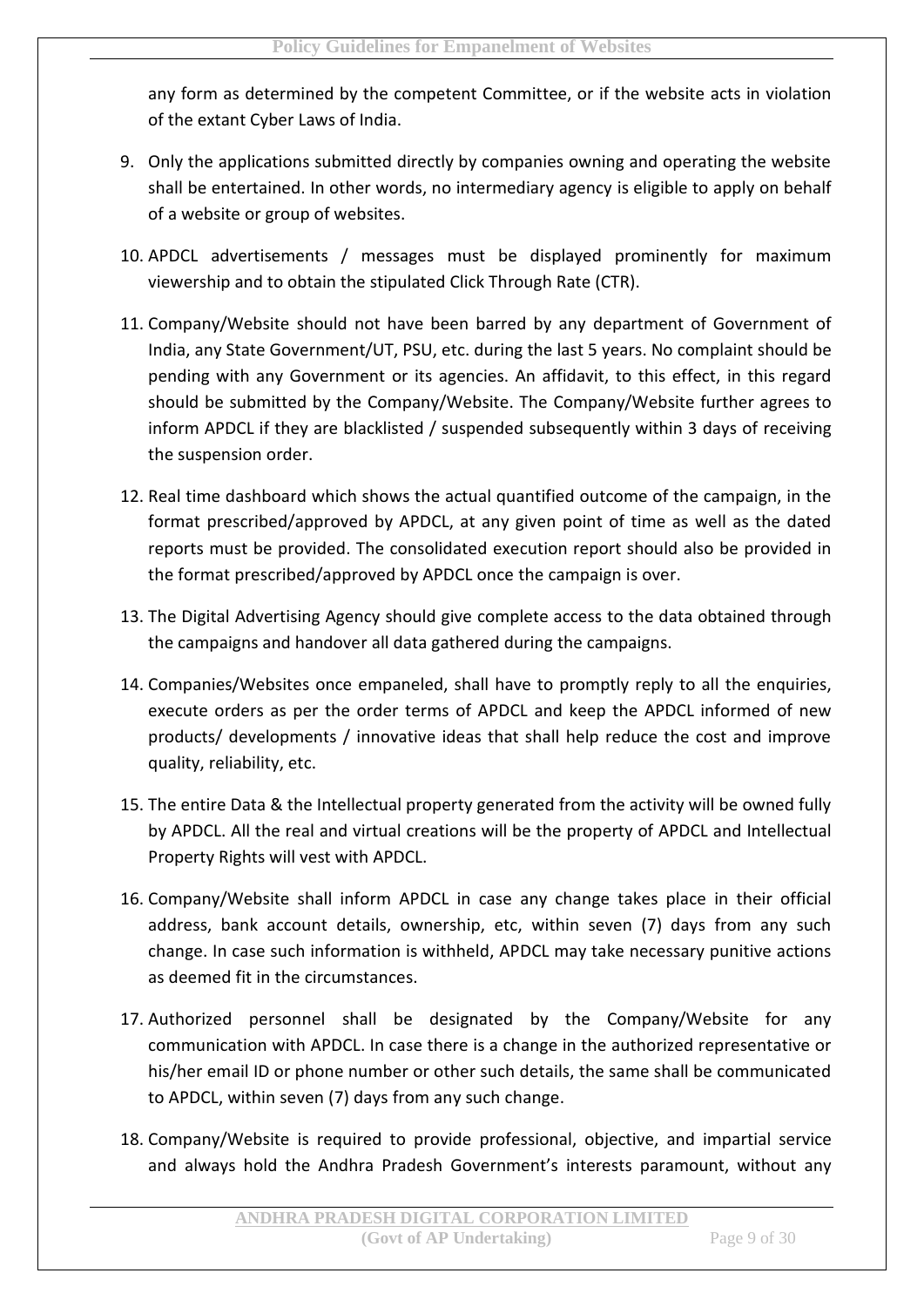consideration for further work, and strictly avoid conflicts with other assignments or their own corporate interests.

19. Company/Website shall apply for empanelment along with notarized relevant documents under name, signature, and seal of authorized signatory, stating that the information submitted by them is correct and they will abide by all Terms & Conditions.

#### **VII. Commercial Bid**:

- 1. APDCL shall publish *standard size web banners* on the websites and *standard video Ads (rates will be in multiples of 5 seconds).* APDCL will offer rates to websites for standard banner ads on Cost Per Thousand Impressions (CPTI) basis and a minimum Click-Through Rate (CTR) of 0.30 (i.e. 3 clicks per thousand impressions or 3000 clicks per million impressions) will be fixed across the categories, which should be reflected in the reports generated through the third-party server engaged by APDCL for payment purposes. CTR of less than 0.3 but up to 0.2 per Release Order will invite a deduction of 20 per cent in the billed amount. CTR of less than 0.2 but up to 0.1 per Release Order will invite a deduction of 30per percent in the billed amount. CTR of less than 0.1 per Release Order will invite deduction of 50 per cent in the billed amount. The rates shall be determined based on the process detailed in Point 2 below. The APDCL reserves the right to further reduce the L-1 rates discovered through financial bids, if such a need is felt. The decision of VC and MD, APDCL shall be final and binding on all applicants in this regard.
- 2. For the discovery of specific rates, the websites will be categorized into Category A, B, C, D, E and F depending on their monthly Unique User count.

| Category | Unique Users Per Month (Average of last 12 months from<br>within India) |
|----------|-------------------------------------------------------------------------|
| A        | 4 Million (40 lakh) and above                                           |
| B        | 2 Million (20 lakh) to less than 4 Million (40 lakh)                    |
| C        | 0.5 Million (5 lakh) to less than 2 Million (20 lakh)                   |
| D        | 0.25 Million (2.5 lakh) to less than 0.5 Million (5 lakh)               |
| Е        | 0.1 Million (1 lakh) to less than 0.25 Million (2.5 lakh)               |
| F        | less than 0.1 Million (1 lakh)                                          |

Minimum Unique User qualification count for each Category shall be: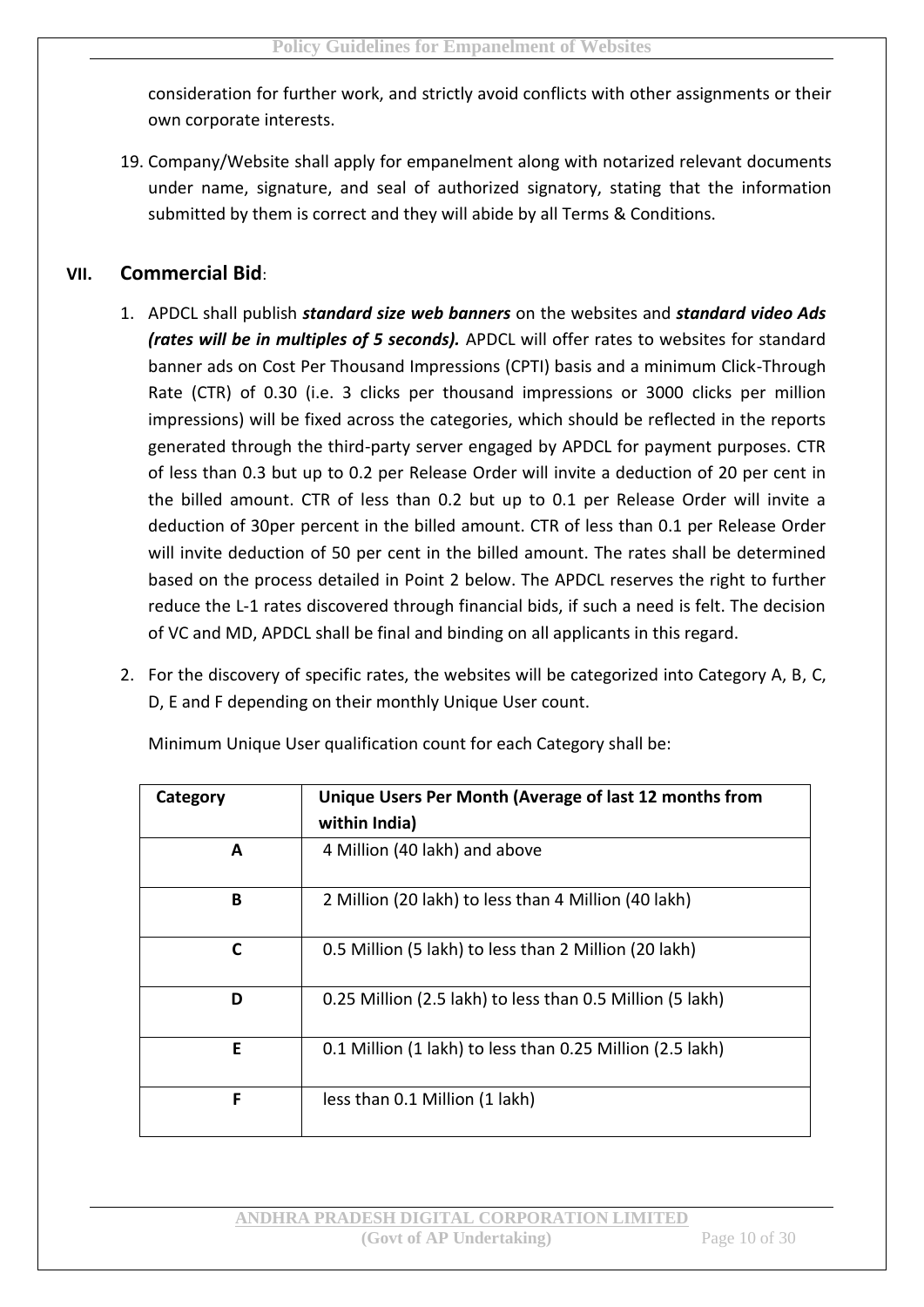#### 3. The website should quote separate rates for the different ad properties (as given in Performa at **Annexure VII)** as per the respective Category that they fallen.

#### **a) Standard Banners:**

Rates are to be quoted in Rs. for following banner sizes on Cost Per Thousand Impression (CPTI) basis:

a. Banner size 300 X 250Pixels

b. Banner size 728 x 90Pixels

#### **b) Video Ads:**

The applicants have to quote rates in Rs. per five seconds for the video Ads.

#### **c) Fixed Banner / Property on Home Page:**

APDCL will also release advertisements on the basis of "Fixed Property", only on the first scroll of the Home Page of a website, with a minimum display size of 300X250 pixels. The different rates for the fixed property, which shall be visible to all visitors to a website for a period of 24-hours, will have to be quoted separately.

#### **d) Fixed Video Ads on Home Page:**

APDCL will also release advertisements on the basis of "Fixed Video Ads", only on first scroll of Home Page of a website. The rates for the fixed video ads, which shall be visible to all visitors to a website for one or more days as per requirement, will have to be quoted for 24 hour slot.

- 4. The lowest price quoted for a particular ad in a particular Category shall be the base rate for that ad property in the respective Category.
- 5. To avoid multiplicity of panels, the panel for banner and video ad in each category (namely A, B, C, D, E and F) shall be formed on the basis of quotations obtained for the standard 300X250 pixel size only. In addition, L1 websites for 728X90 pixel size and Video Ads respectively shall also be empaneled in each category, and the L1 rates obtained for these shall be offered to the websites in the panel formed on the basis of quotations obtained for 300X250 pixel size.
- 6. The minimum base rate quoted in a category for the 300X250 pixel banner ad would be offered first to 75% of the applicant websites in that category found eligible on the basis of minimum UU data, who quoted the next lowest rate for the 300 x 250 Pixels standard banner. In case, some websites do not accept the minimum rate in a category, other qualified websites in the category (equal to the shortfall from the target of 75% of the eligible websites in a category) would be offered the rate based on the principle of "first offer to the lowest rate offering website".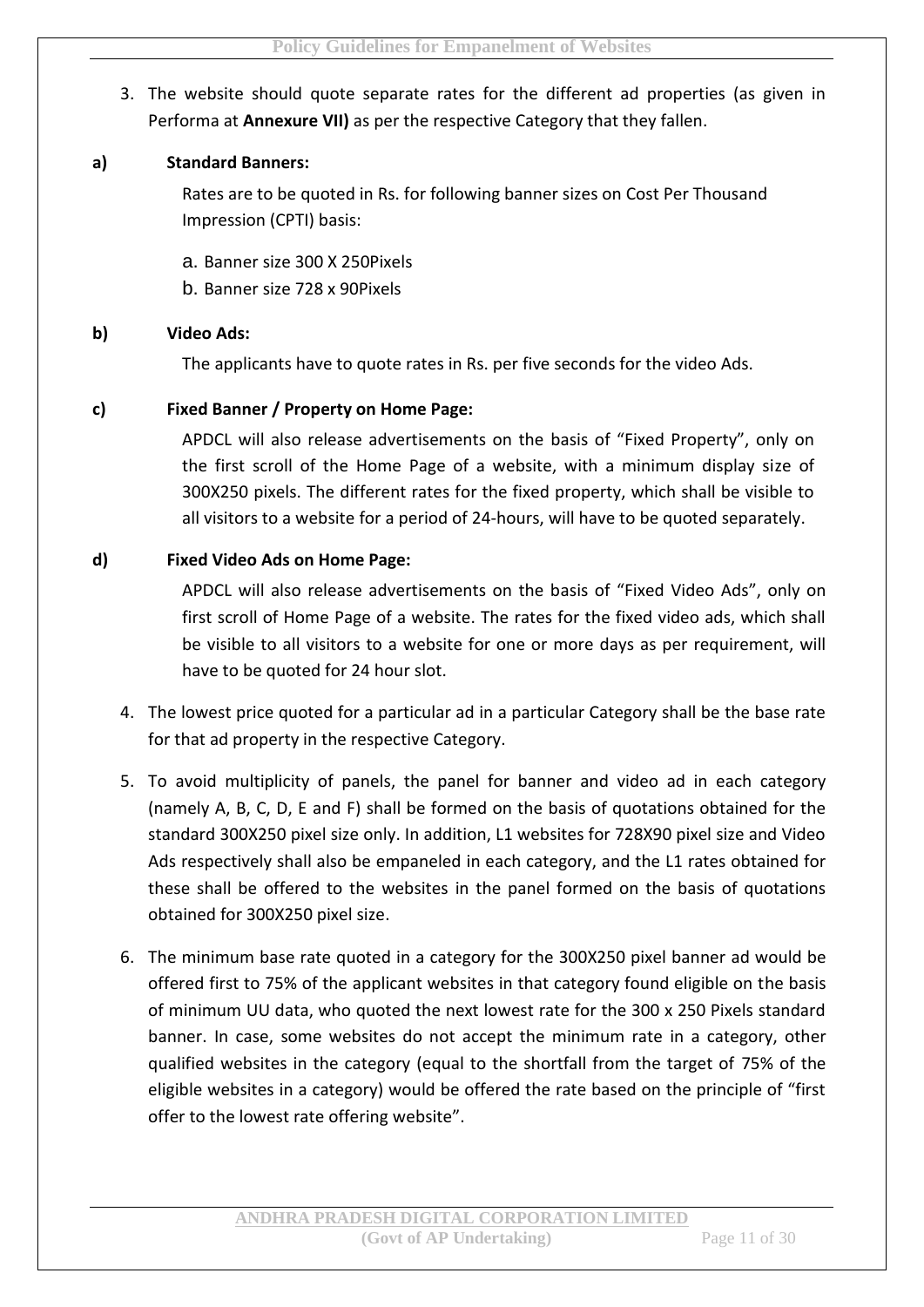- 7. APDCL reserves the right to reject the lowest rate quoted in a Category, as the base rate of that Category, if it is apparent that such a rate is higher in comparison with the base rate quoted in a bigger category or websites.
- 8. All rates quoted will be final (net rates). However, applicable Service Tax shall be paid by APDCL.
- 9. The website will have to submit bills ONLINE and Physical bills along with a campaign report that will mention the number of impressions generated and the CTR, 15 days from the last day of the Release Order.
- 10. APDCL-empaneled websites will place all APDCL released advertisements only through the Third-Party-Ad-Server (3-PAS), but, in case of APDCL deciding to accept reports from a third-party server for recorded reasons, APDCL will not bear any cost in this regard and the entire expenditure will be borne by the website only. The reports, however, will still have to be generated and submitted as mentioned in Para (x) above as the same will be required to verify the campaign credentials and processing of bills.
- 11. The website owner should comply with extant rules and regulations as prescribed by the Government.
- 12. There will be no change in rates once offered to and accepted by an empaneled website for the entire period of empanelment. Websites that bid shall ensure that the rates quoted are all inclusive and no deviation in any of the conditions would be made nor would any increase in rates be allowed during the empanelment period.
- 13. The cost of all technical requirements, such as adapting the design/Developing format provided by APDCL to the website's format, shall be borne by the website.

#### **VIII. Other Terms and Conditions**:

- 1. Websites applying for empanelment will submit a notarized certificate under name, signature and seal of authorized signatory, stating that the information submitted by them is correct and they will abide by all Terms & Conditions of APDCL empanelment as well as the decision of APDCL regarding their empanelment. In case, the information submitted by the websites is found to be false / incorrect in any manner, the website can be suspended and / or debarred from empanelment or applying for empanelment for next three years.
- 2. Empanelment and advertisement rates finalized shall be valid until 31<sup>st</sup> March 2023, and are likely to be renewed based on performance until the next rate panel is prepared. APDCL reserves the right to come up with a new advertisement rate panel at any time, before the renewal date.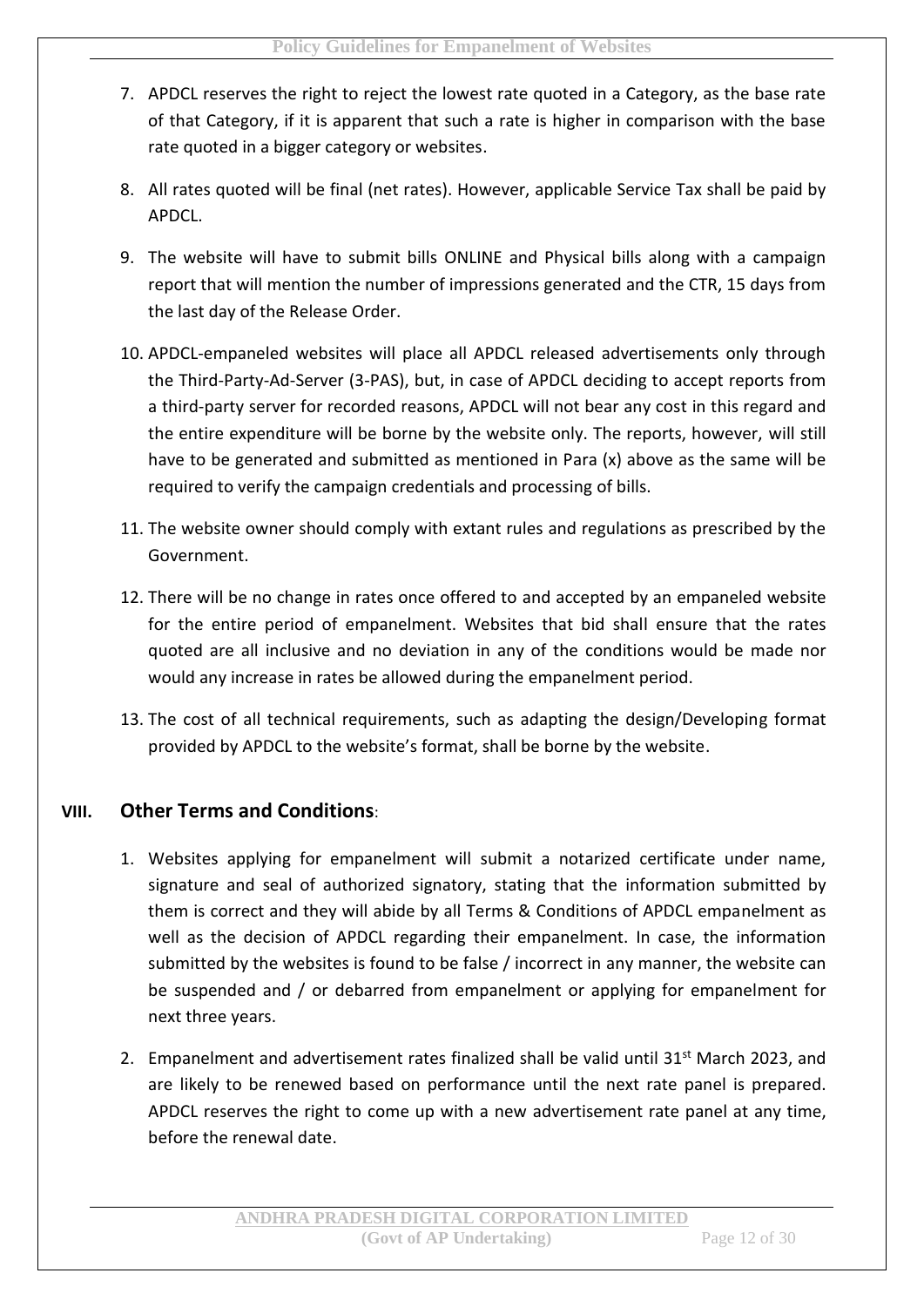- 3. The applications of eligible websites shall be considered if they fulfil the UU criteria for respective categories and are willing to work on the approved fixed rates for two years to join the panel. However, the decision of the Govt is final.
- 4. Every year the APDCL will review the Unique User Data of each of the empaneled websites and change their category on the basis of corresponding rates. The decision of the VC and MD, APDCL, will be final in this regard.
- 5. An empaneled website may be debarred from Govt ads from APDCL, for the remaining period if it refuses to accept and carry advertisements issued by it on behalf of the Ministries / Departments of Govt of AP, PSUs and Autonomous Bodies/all Govt Institutions.
- 6. The decision of VC and MD, APDCL is final in case there is a disagreement over any of the provisions mentioned above for empanelment of websites and their rates and other terms and conditions. The appeals, if any, lies with Govt.

#### **IX. Process of Engagement**

- 1. The Company/Website shall apply in the prescribed format to the APDCL which, in turn, will process the applications based on the eligibility criteria and the job requirement. Application form can be found in *Annexure II.*
- 2. The Company/Website will have to enter into an agreement/contract with APDCL. The broad terms of agreement are at *Annexure IV.*
- 3. Without such agreement/contract on the part of Company/Website, APDCL shall not consider them for government outreach campaigns.
- 4. Empanelment does not confer any right to place work orders. Work orders will be released as per needs and requirements of the Govt.
- 5. Payment schedules shall be as per Government norms/Work orders.

#### **X. Validity Period for Policy Guidelines**

These policy guidelines will remain valid for a period of five (5) years or until modified by Govt Order.

#### **XI. Period of Empanelment**:

The duration of the empanelment of the company/website shall be for a period of one (1) year, extendable for further periods of one (1) year or more at a time, as decided by APDCL.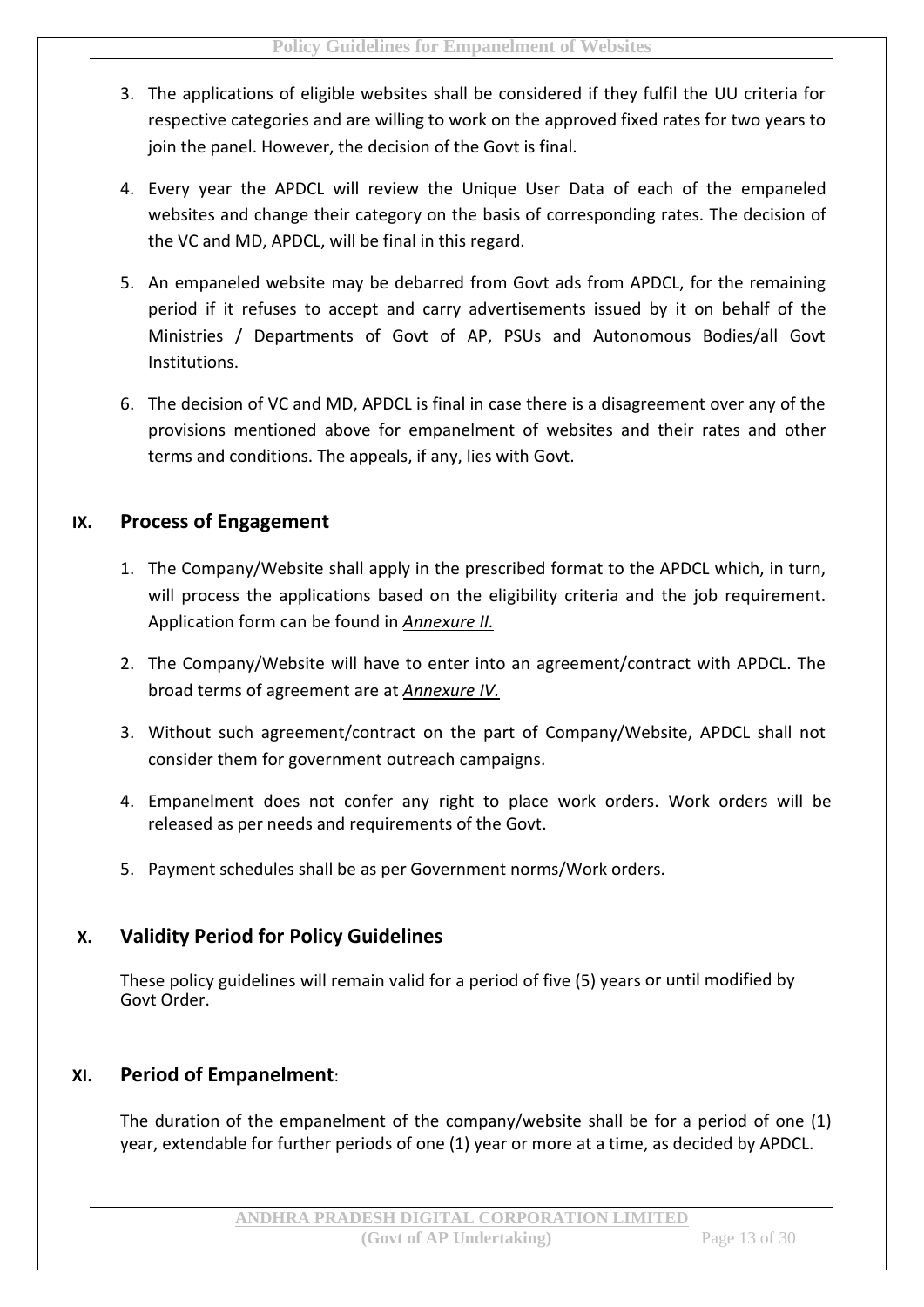#### **XII. Completeness of Response**:

- 1. Companies/Websites are advised to study all instructions, forms, terms, requirements, and other information in the document carefully.
- 2. Submission of the proposal shall be deemed to have been done after careful study and examination of the document with full understanding of its implications.

#### **XIII. Preparation Costs and Related Issues**:

- 1. Company/Website is responsible for all costs incurred in connection with participation in this process, including but not limited to, costs incurred in conduct of informative and other diligence activities, participation in meetings/discussions/presentations, preparation of the document, in providing any additional information required by the nodal agency to facilitate the evaluation process, or "conduct of due diligence", where required.
- 2. APDCL will in no case be responsible or liable for these costs, regardless of the conduct or outcome of the process.
- 3. All materials submitted by the participant will become the property of APDCL and may be returned completely at its sole discretion.

#### **XIV. Security Deposit**

- 1. At the time of getting the first work order, Company/Website shall furnish a security deposit of Rs 50,000 (Rupees One Lakh only) to Andhra Pradesh Digital Corporation Limited, as compensation for the website's failure to complete its obligations under the contract.
- 2. Security Deposit shall be in the form of Bank Guarantee from any Nationalized Bank or any large and reputed, scheduled commercial Bank, valid for 1 year and extendable till the completion of the empanelment.
- 3. The security deposit will be discharged by the Andhra Pradesh Digital Corporation Limited and returned to the website not later than thirty (30) days following the date of completion of all formalities under the contract.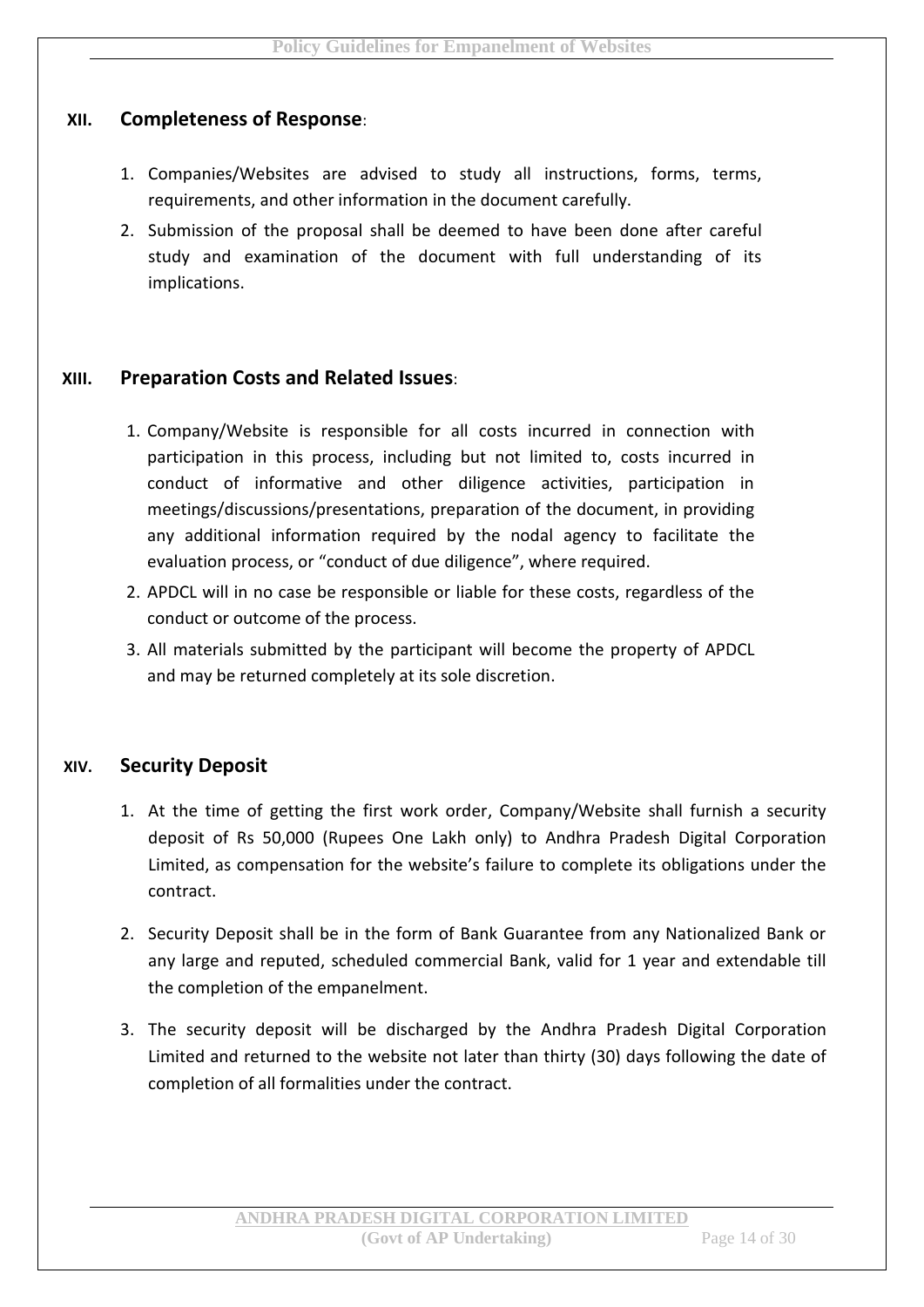#### **XV. Penalty**

Failure to comply with the stipulated timeline for website advertisements will attract a penalty of ₹10,000/- (Rupees Ten thousand only) per day for every advertisement on a given website.

Delays beyond a day will result in cancellation of the orders, blacklisting of the empaneled company/website, and the company/website will also forfeit the security deposit.

#### **XVI. Revocation of Agreement/Contract:**

- 1. The agreement/contract of company/website with APDCL shall be revoked/suspended if it is found in contravention of any of the criteria listed in this document.
- 2. APDCL can decline, suspend and / or debar from empanelment or from applying for empanelment for the next three years if a material misrepresentation is made or discovered.
- 3. If during the period of agreement/contract, the company/website fails to comply with the laws of the land, the agreement/contract shall stand revoked.
- 4. The company/website will be under contractual obligation to furnish only genuine information to APDCL. If any claims for payment are made on the basis of false/incorrect information, the agreement/contract is liable to be revoked. This is without prejudice to any further punitive action as deemed fit by APDCL on the matter.
- 5. The APDCL shall at any time be entitled to determine and terminate the Agreement for any reason including unsatisfactory performance or violation of any terms of the Agreement. A notice in writing from APDCL shall be issued giving 07 (seven) days' time for such termination. In case of such termination, APDCL shall pay the company/website charges up to the effective date of termination. However, any such termination shall not relieve the company/website of any of the service provided by them prior to such termination.
- 6. Time is the essence in digital media. If the work order is not completed within the stipulated time or extended time, APDCL will hold full authority to cancel the tender or take any such action that will be deemed fit to the occasion at the risk and cost of the successful company/website.
- 7. In all the scenarios listed above, where the company/website's empanelment is cancelled / suspended / debarred, the company/website will forfeit the security deposit.
- 8. Notwithstanding anything contained in this document, APDCL reserves the right to accept or reject any Proposal, at any time without any liability or any obligation for such rejection, without assigning any reasons thereof.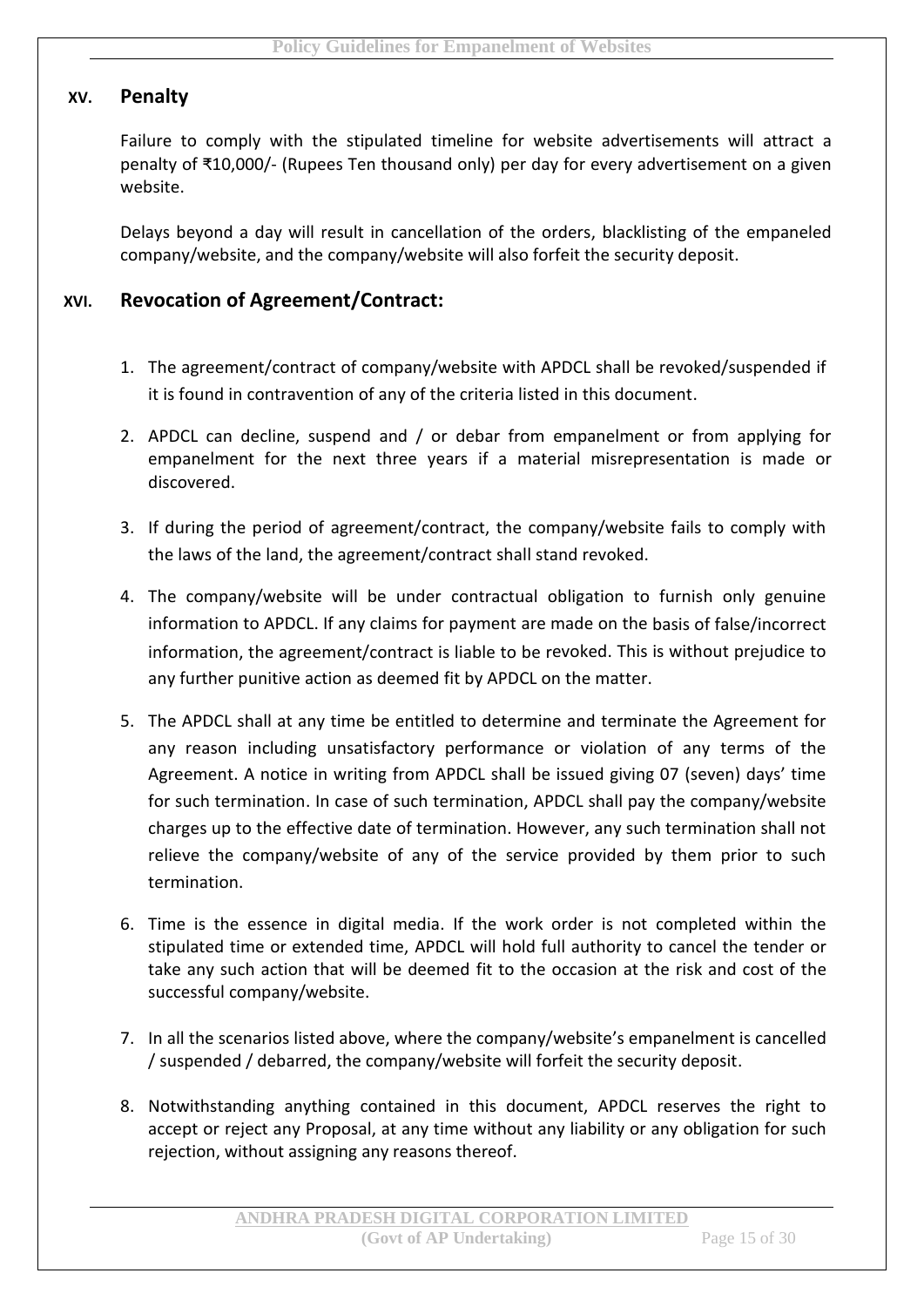9. All rights are vested with the APDCL only for repeal/change/cancel, the whole process of Empanelment without assigning any reasons there for.

#### **XVII. Force Majeure**:

- 1. Neither party will be liable in respect of failure to fulfil its obligations, if the said failure is entirely due to Act of God, Governmental restrictions or instructions, natural calamities or catastrophes, epidemics, or disturbances in India.
- 2. Force Majeure shall not include:
	- a. Any event which is caused by the negligence or internal action of a party or by or of such party's agents or employees, nor
	- b. Any event which a diligent party could reasonably have been expected both to take into account at the time of being assigned the work and avoid or overcome with utmost persistent effort in the carrying out of its obligations as per the agreement.
	- c. Insufficiency of funds or manpower or inability to make any payment required for execution of services in the contract.
- 3. A party affected by any event of Force Majeure shall immediately notify the other party of such event, providing sufficient and satisfactory evidence of the nature and cause of such event, and shall similarly give written notice of the restoration of normal conditions as soon as possible.

#### **XVIII. Dispute Resolution**:

In case of any dispute or differences between the parties hereto arising out of or in connection with the deed of whatsoever nature, the same shall be referred to a Sole Arbitrator to be mutually agreed and appointed by both the Parties. The arbitration shall be held at Vijayawada only. The award as passed by the Sole Arbitrator will be binding on the Parties and the same shall not be challenged on the ground of jurisdiction of the Arbitrator.

#### **XIX. Legal**:

In case of any dispute, efforts would be made to resolve it amicably. However, if the dispute is not resolved amicably, all disputes will lie in the jurisdiction of Courts within Vijayawada only.

#### **XX. Empanelment Document**:

The empanelment document shall be obtained free of cost, from the Office of The Vice-Chairman & Managing Director, APDCL 5<sup>th</sup> Floor, Next Space Building, Kunchanapalli, Tadepalli Mandal, Guntur - 522501, Andhra Pradesh or it can be downloaded from www.ipr.ap.nic.in or www.apdc.ap.gov.in .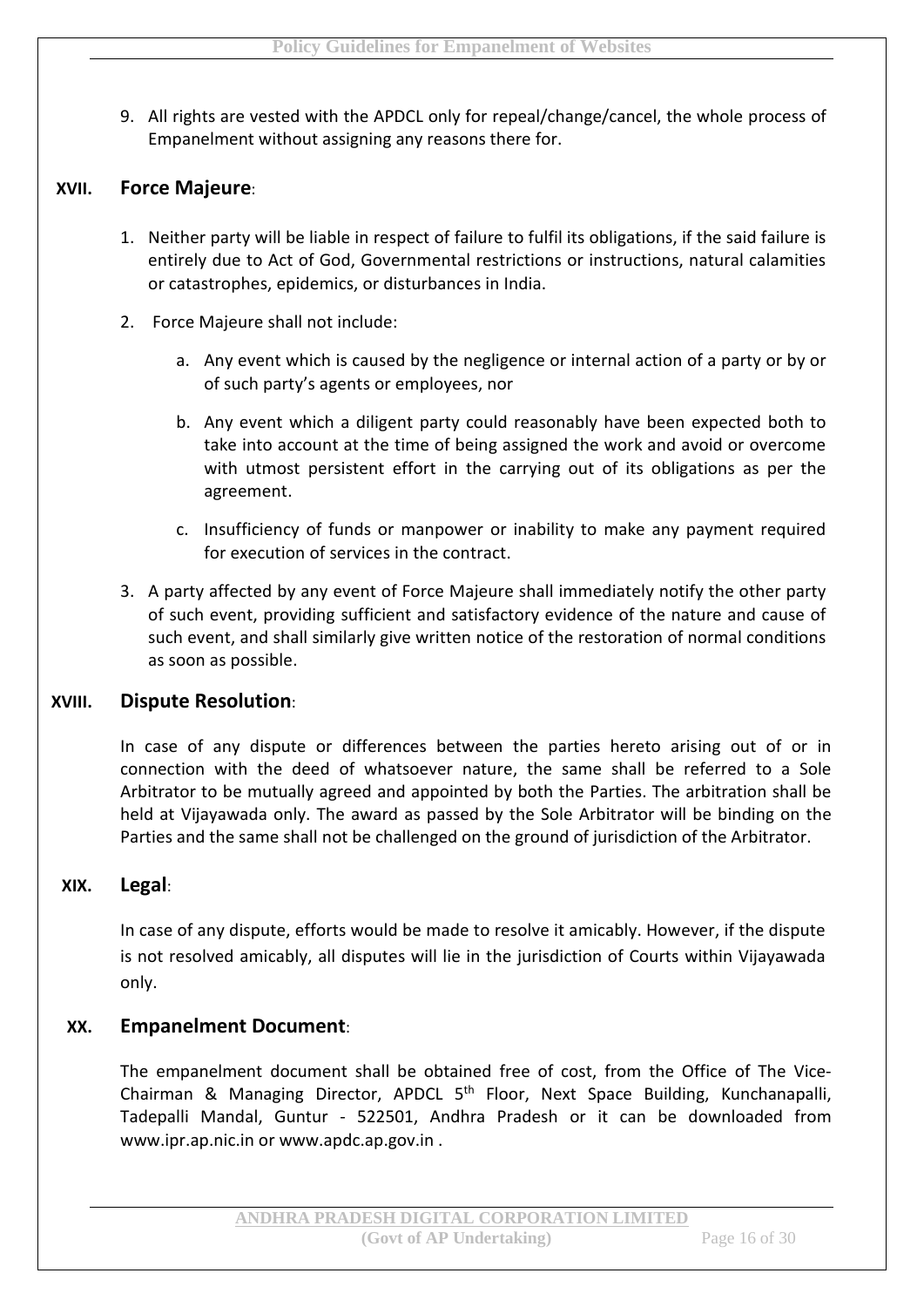For the downloaded empanelment document, the applicant should give a declaration for not having tampered the downloaded empanelment document.

#### **XXI. Details of Fee**:

The Applicant must submit their application by paying ₹ 5,000 (Five Thousand Rupees only, Nonrefundable) in the form of DD from any nationalized bank in favor of the "Chief General Manager - Finance, APDCL" with the checklist of documents listed in ANNEXURE VIII.

#### **SIGNATURE OF THE APPLICANT:**

**NAME IN BLOCK LETTERS:**

**DESIGNATION:**

**DATE:**

**ADDRESS:**

**COMPANY SEAL:**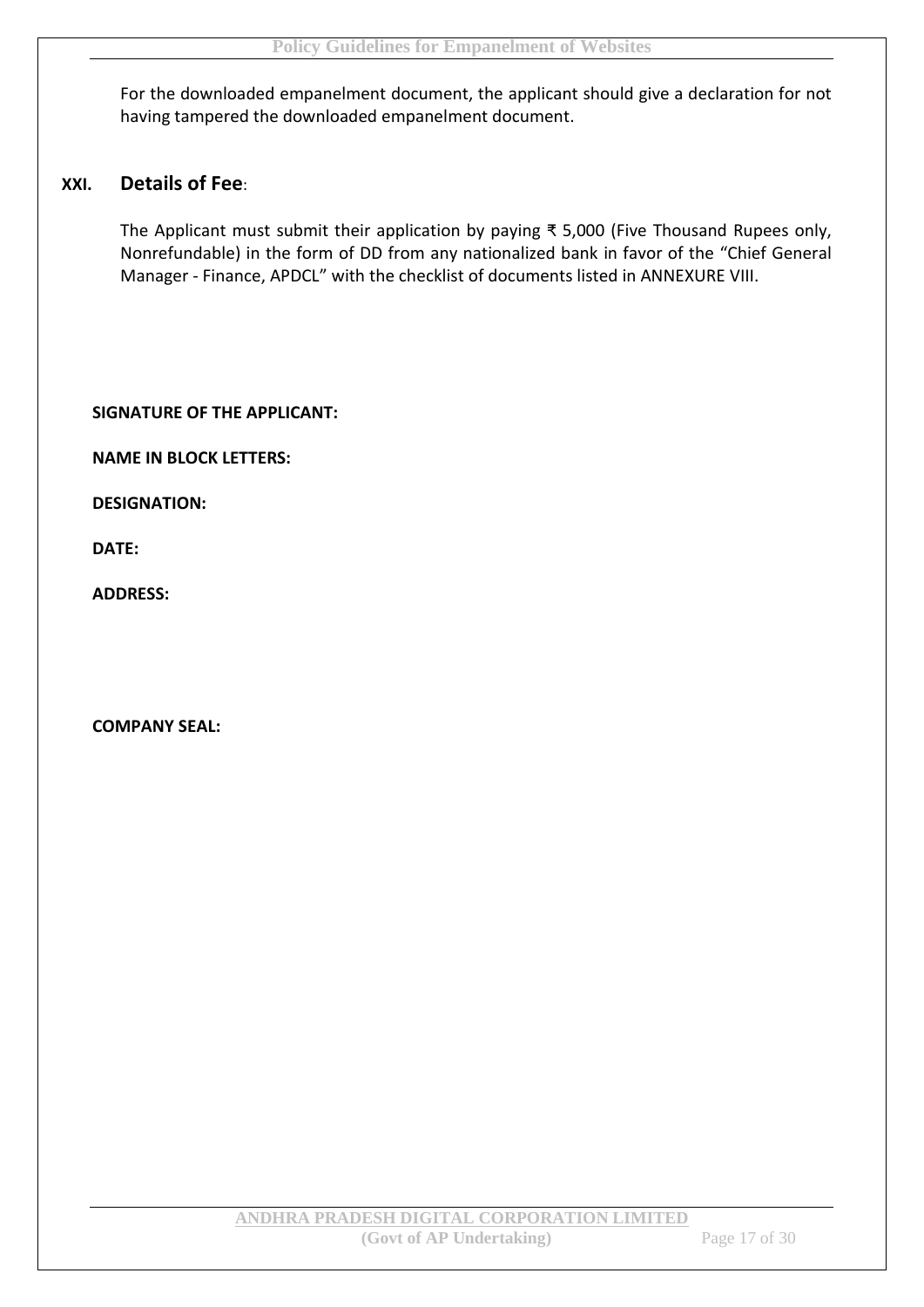#### **Annexure I**

#### **BID SUBMISSION PROCEDURE**

**SUB:** Empanelment of Websites with APDCL for Government Advertisements –Reg **Ref:** EOI Notice 004/APDCL/RFE - Websites - 02/2022 Dated 20th Jun 2022

**\*\*\*\*\***

- 1. The bids shall be **accepted only in two bid system** consisting of **Technical Bid** and **Financial Bid.**
- 2. **One large envelope** superscribed **"Application for Empanelment of Internet Websites with APDCL"** must contain separate sealed envelopes for Technical Bid and Financial Bid.
- 3. The large envelope should indicate the following clearly:
	- Name of the website Name of the company Name/Contact number/Email ID of the authorized signatory Address of the company
- 4. **The large envelope should contain** the following **three separate envelopes** bearing the following superscripting:
	- I. **Non-Refundable processing fee** This envelope should contain a Demand Draft of Rs 5,000/- in name of "Chief General Manager - Finance, APDCL" which is non-refundable processing fee.
	- II. **Financial Bid:** Annexure VII "Financial Bid Ad Properties and Quotes" goes in this envelope
	- III. **Technical Bid:** All other documents go in this envelope.
- 5. The applicants should submit their completed bids within the stipulated time to the following address either by Speed Post/ Registered Post/ Courier/ by hand:

Vice-Chairman & Managing Director, APDCL 5<sup>th</sup> Floor, Next Space Building, Kunchana Palli, Tadepalli Mandal Guntur - 522501, Andhra Pradesh.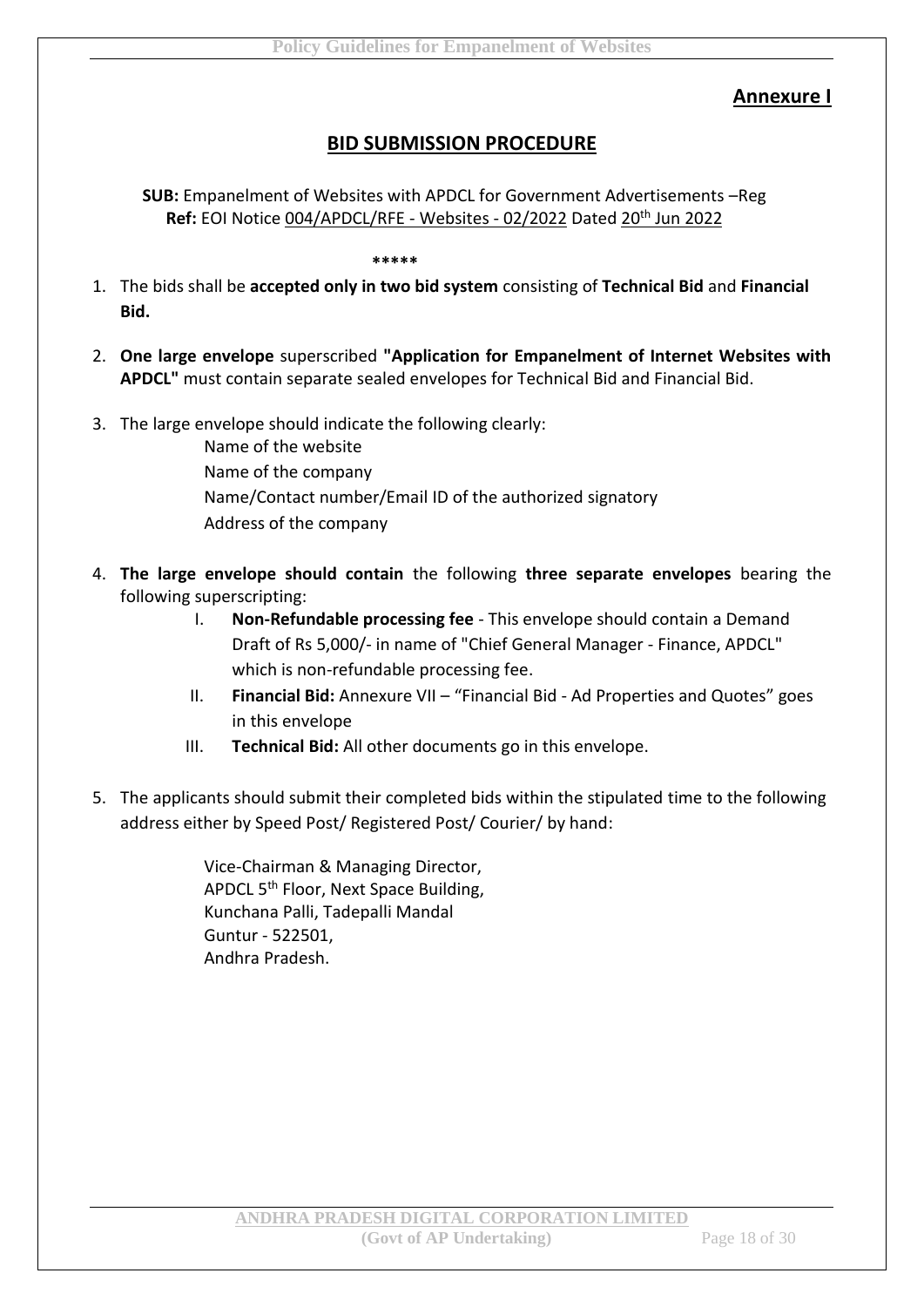#### **Annexure II**

#### **APPLICATION FORM**

**DATE:**

To,

The Vice-Chairman & Managing Director, APDCL, 5<sup>th</sup> Floor, Next Space Building, Kunchana Palli, Tadepalli Mandal, Guntur - 522501 Andhra Pradesh

**SUB:** Empanelment of Websites with APDCL for Government Advertisements –Reg

**Ref:** EOI Notice 004/APDCL/RFE - Websites - 02/2022 Dated 20th Jun 2022

**\*\*\*\*\***

- 1. With reference to your empanelment notice, we, having examined all relevant documents and understood their contents, hereby submit our Application for Empanelment of our Website.
- 2. We acknowledge that the APDCL will be relying on the information provided in the Application and the documents accompanying the Application for Empanelment of Website, and we certify that all information provided in the Application and in the Appendices are true and correct, nothing has been omitted which renders such information misleading; and all documents accompanying such Application are true copies of their respective originals.
- 3. This statement is made for the express purpose of empanelment of the website with APDCL.
- 4. We shall make available to APDCL any additional information it may deem necessary or require for supplementing or authenticating the Application.
- 5. We declare that:
	- (a) We have examined and have no reservations to the documents, including any Addendum(s) issued by APDCL.
	- (b) Our Team handling APDCL do not have any conflict of interest as mentioned in the Documents.
	- (c) We have not directly or indirectly or through an agent engaged or indulged in any corrupt practice, fraudulent practice, coercive practice, undesirable practice, or restrictive practice in respect of any tender or request for proposal issued by or any agreement entered with Authority or any other public sector enterprise or any government, Central or State; and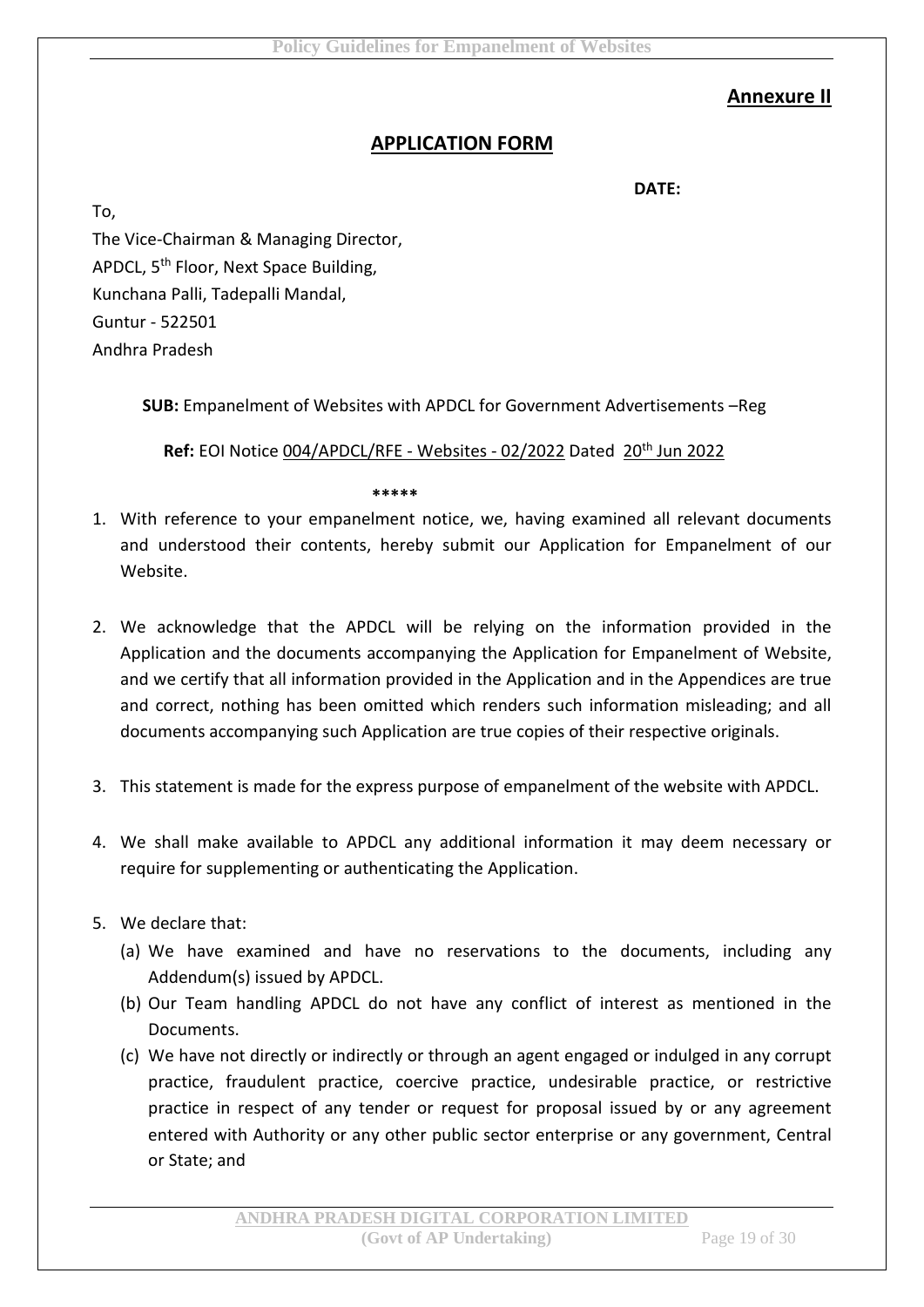- (d) We have taken steps to ensure that in conformity with the provisions of this proposal, no person acting for us or on our behalf will engage in any corrupt practice, fraudulent practice, coercive practice, undesirable practice, or restrictive practice.
- 6. We understand that you may cancel the empanelment process at any time and that you are neither bound to accept any Proposal that you may receive nor to select the website, without incurring any liability to APDCL in accordance with the document.
- 7. We further certify that regarding matters relating to security and integrity of the country, we have not been charge-sheeted or convicted by any agency of the Government or by a Court of Law for any offence committed by us or by any of our Associates.
- 8. We agree and understand that the application is subject to the provisions of the EOI document. In no case, shall we have any claim or right of whatsoever nature if the work order is not awarded to me/us or our application is not opened or rejected.
- 9. In the event of my/our firm being selected as one of the empaneled websites, we agree and undertake to provide the services in accordance with the provisions.
- 10. We have studied all the documents carefully, we understand that we shall have no claim, right or title arising out of any documents or information provided to us by the APDCL or in respect of any matter arising out of or concerning or relating to the Selection Process including the award of work.
- 11. We agree and undertake to abide by all the terms and conditions of the Document. In witness thereof, we submit this Application under and in accordance with the terms of the Document.
- 12. We enclose the following documents:
	- a. Empanelment document duly signed in each page and enclosed in token of accepting the empanelment conditions.
	- b. DD no. \_\_\_\_\_\_\_\_\_\_\_\_\_\_ for ₹5,000/- (Rupees Five Thousand only), towards empanelment process fee.
	- c. Average Unique User Count per month (over the last 12 months exactly proceeding the month of application for empanelment), duly certified by the website's Auditors.
	- d. Application Form (Annexure II)
	- e. Details of the Applicant (Annexure III)
	- f. Agreement (Annexure IV)
	- g. Declaration for not having black-listed either by APDCL or by any other Govt. agencies (as per Annexure-V)
	- h. Declaration for not having tampered the empanelment document downloaded from the website www.ipr.ap.nic.in or www.apdc.ap.gov.in (Annexure-VI)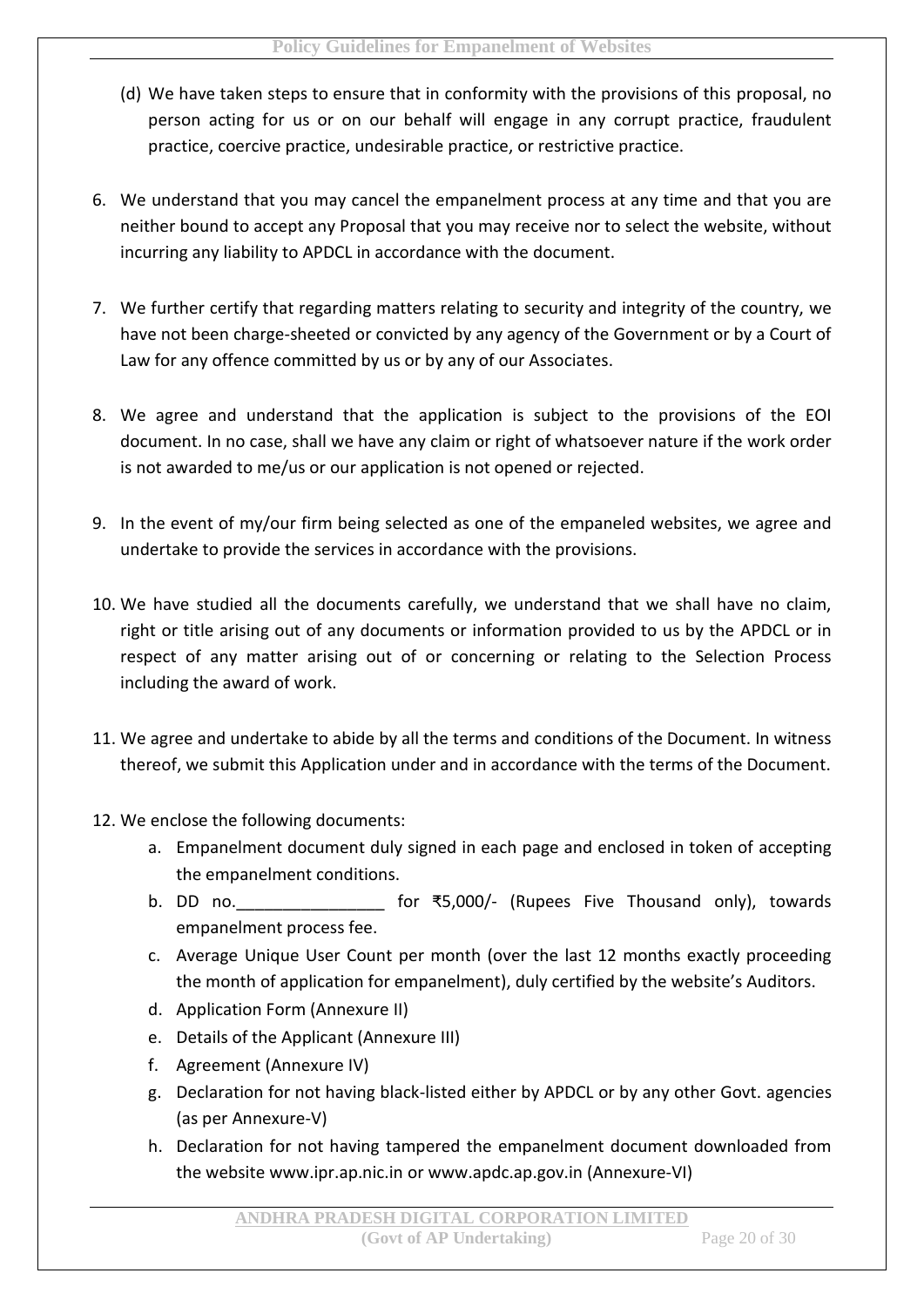- i. The copy of certificate of incorporation/registration and copy of Memorandum and Articles of Association in case of Private / Public Limited Companies. Copy of LLP registration or registered partnership deed in case of Partnership Firm
- j. Copy of PAN allotment Certificate/ PAN Card issued by Income Tax Department in case of Indian Company
- k. Copy of GST Registration certificate

#### **SIGNATURE OF THE APPLICANT:**

**DATE:**

**NAME IN BLOCK LETTERS:**

**DESIGNATION:**

**ADDRESS:**

**SEAL OF THE APPLICANT COMPANY:**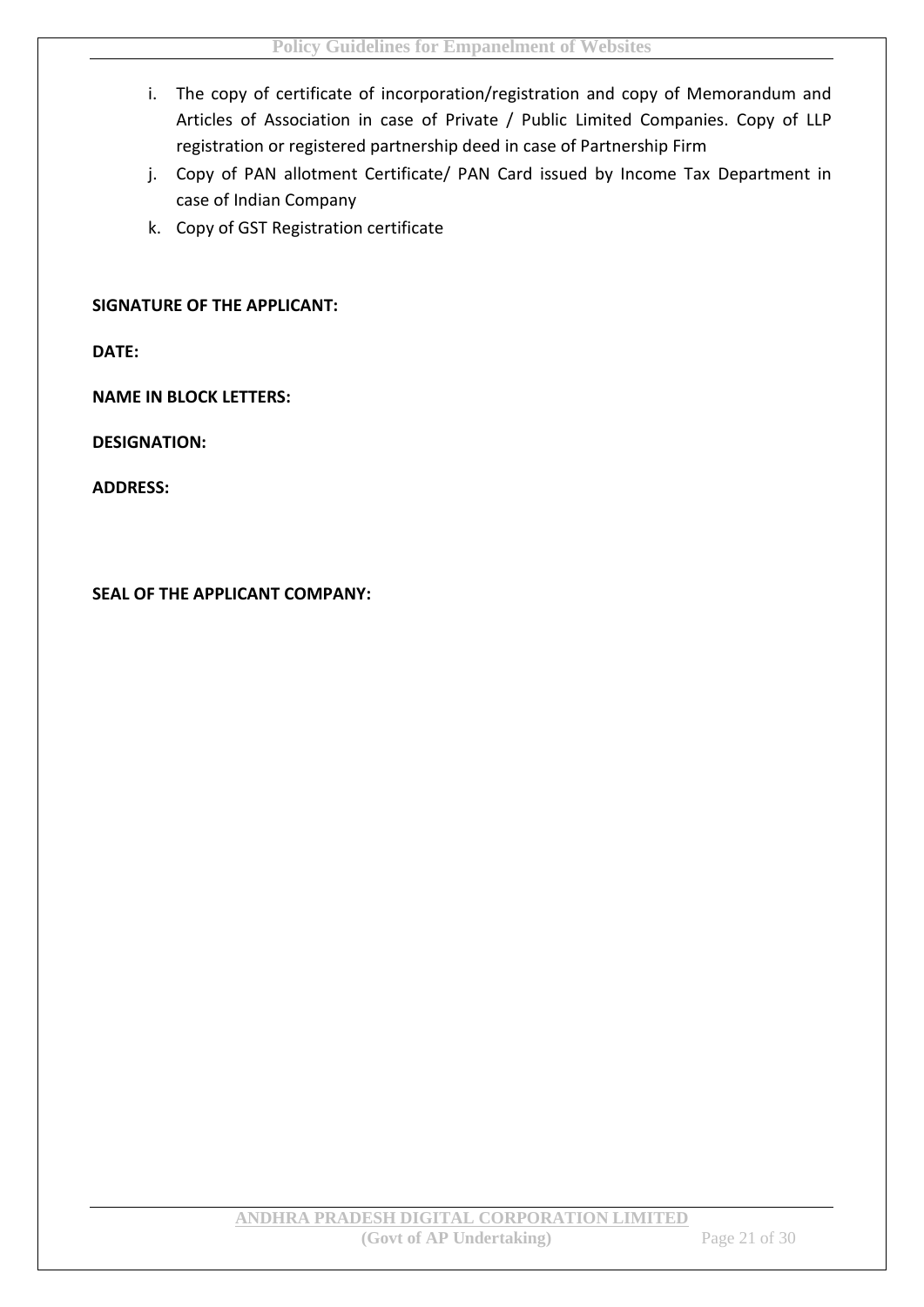#### **Annexure III**

# **Details of the Applicant**

#### **(Certified by a Chartered Accountant):**

#### **SUB:** Empanelment of Websites with APDCL for Government Advertisements –Reg **Ref:** EOI Notice 004/APDCL/RFE - Websites - 02/2022 Dated 20th Jun 2022

| S. No | <b>Particulars</b>                                                        | <b>Details</b>                                                                |  |
|-------|---------------------------------------------------------------------------|-------------------------------------------------------------------------------|--|
| 1.    | Name of the Website                                                       |                                                                               |  |
|       | (URL)                                                                     |                                                                               |  |
| 2.    | Name of the Owner                                                         |                                                                               |  |
|       | Company                                                                   |                                                                               |  |
| 3.    | Registered Office                                                         |                                                                               |  |
|       | Address                                                                   |                                                                               |  |
|       |                                                                           |                                                                               |  |
|       |                                                                           |                                                                               |  |
|       |                                                                           |                                                                               |  |
|       |                                                                           |                                                                               |  |
| 4.    | Telephone No.                                                             |                                                                               |  |
| 4.    | Email                                                                     |                                                                               |  |
| 5.    | Date of Establishment                                                     |                                                                               |  |
| 6.    | Date of Launch of                                                         |                                                                               |  |
|       | Website                                                                   |                                                                               |  |
| 7.    | Date from which the                                                       |                                                                               |  |
|       | website is in continuous                                                  |                                                                               |  |
|       | operation                                                                 |                                                                               |  |
| 8.    | Average Number of                                                         |                                                                               |  |
|       | Unique Users/ month                                                       |                                                                               |  |
|       | for last 12 months.                                                       |                                                                               |  |
|       | Is the Website India                                                      |                                                                               |  |
|       | based (Yes/No)                                                            |                                                                               |  |
|       |                                                                           | If the answer to the above question is no, does the website have wholly owned |  |
|       | company registered and operating in India, which looks after their Indian |                                                                               |  |
|       | advertisement business. If yes, the details thereof:                      |                                                                               |  |
|       |                                                                           |                                                                               |  |
|       |                                                                           |                                                                               |  |
|       |                                                                           |                                                                               |  |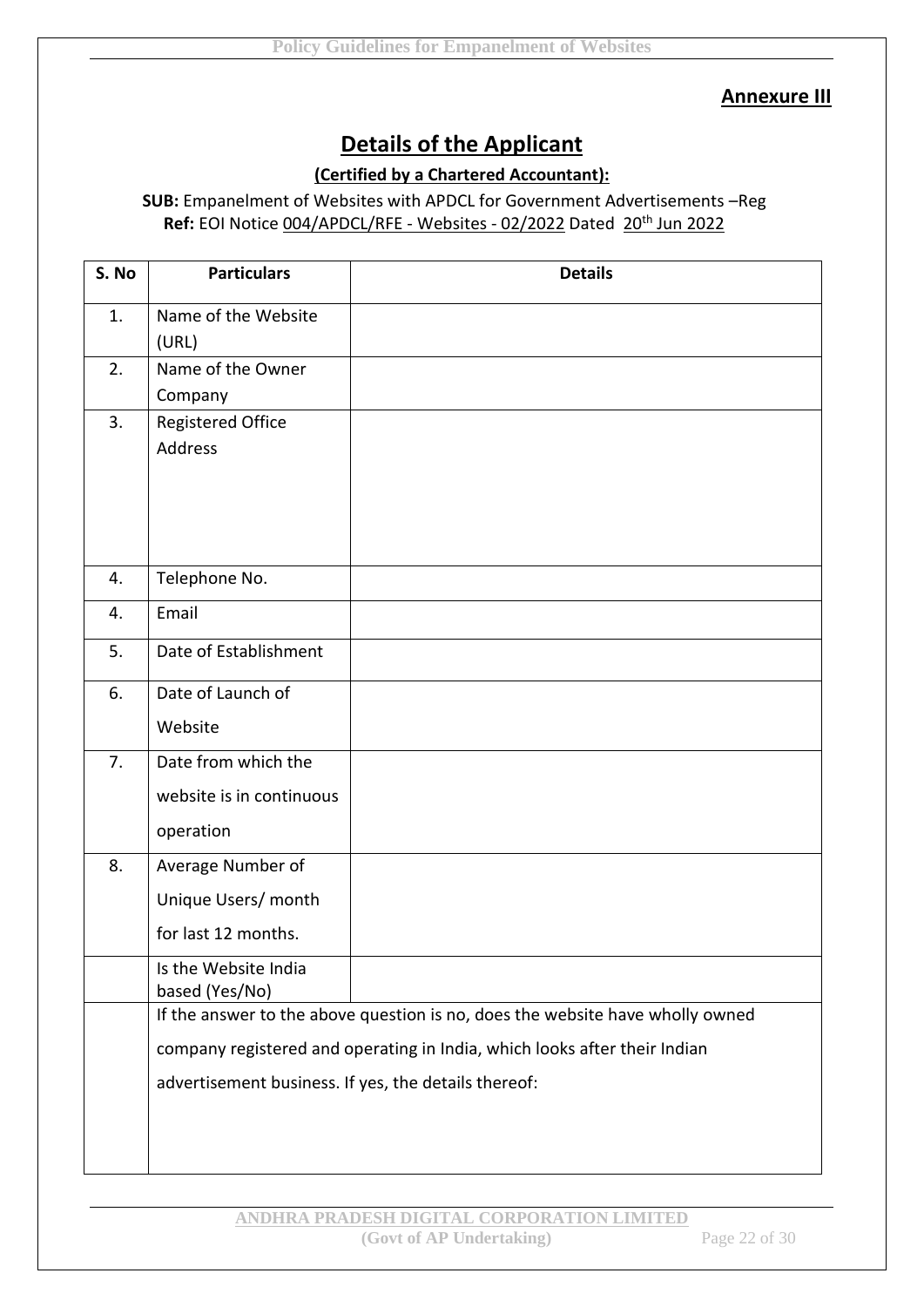| 9.  | PAN No.                     |  |
|-----|-----------------------------|--|
| 10. | GSTN No.                    |  |
|     |                             |  |
| 11. | <b>Bank account details</b> |  |
|     | Account holder name:        |  |
|     | Name of the bank:           |  |
|     | Branch:                     |  |
|     | IFCS code:                  |  |
|     | <b>Account Number:</b>      |  |
| 12. | Details of contact          |  |
|     | person who will work        |  |
|     | with APDCL                  |  |
| 13. | Name of the Proprietor/     |  |
|     | Partners/Directors          |  |
| 14. | Name of Authorized          |  |
|     | Signatory:                  |  |
|     | Position:                   |  |
|     | Telephone:                  |  |
|     | Mobile:                     |  |
|     | Email:                      |  |

**PLACE: DATE:**

#### **SIGNATURE OF THE BIDDER:**

**NAME:**

**DESIGNATION:**

#### **COMPANY SEAL:**

#### **SIGNATURE OF CHARTERED ACCOUNTANT:**

(with seal, membership no. and Address) UDIN generated by registering the : certificate attested/certified by CA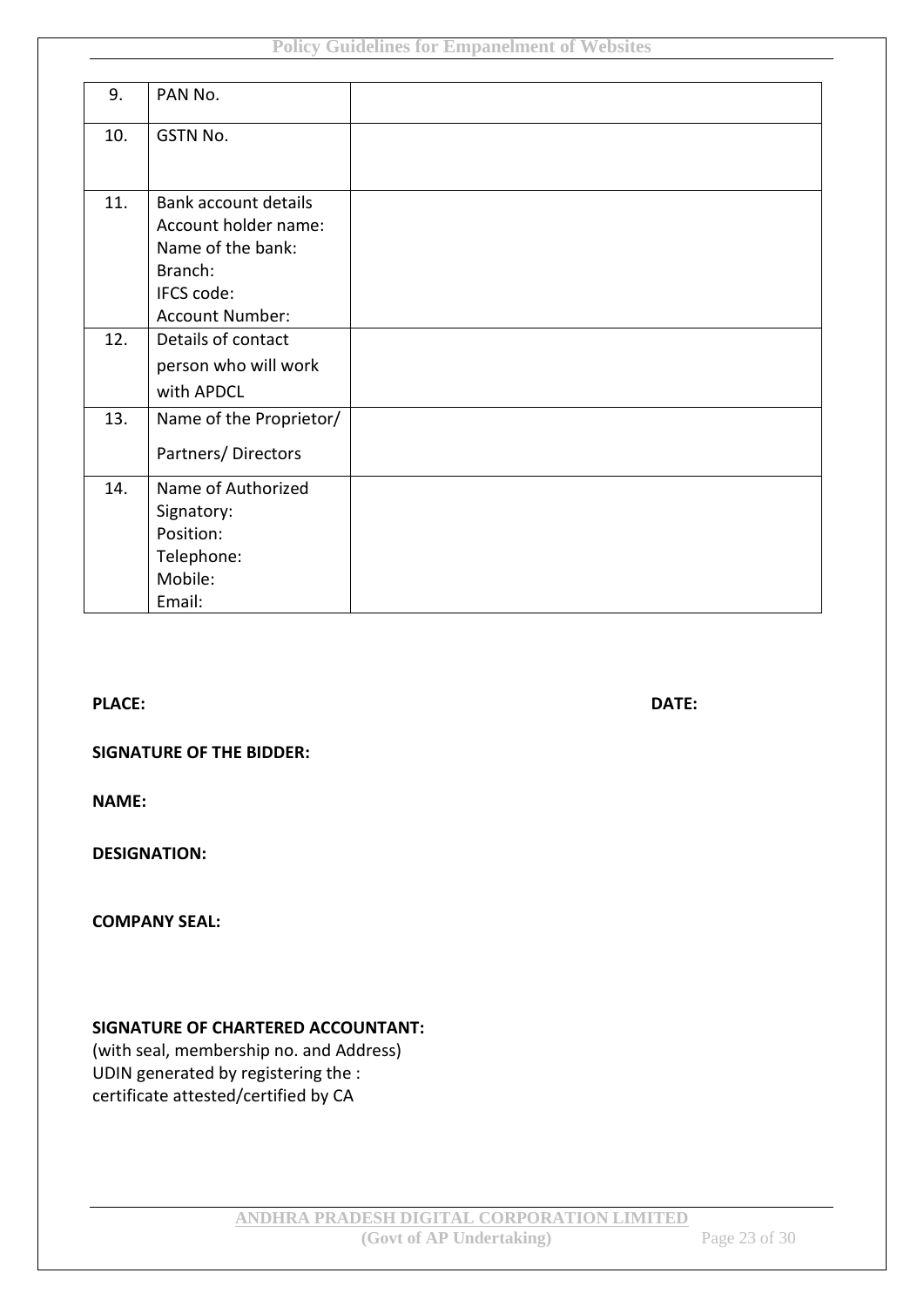#### **Annexure IV**

Terms of agreement for engagement with Andhra Pradesh Digital Corporation Limited (APDCL)**:**

#### **SUB:** Empanelment of Websites with APDCL for Government Advertisements –Reg **Ref:** EOI Notice 004/APDCL/RFE - Websites - 02/2022 Dated 20th Jun 2022

#### **AGREEMENT**

This agreement is made on ................day of………….……………… by and between Andhra Pradesh Digital Corporation Limited (APDCL), 5<sup>th</sup> Floor, Next Space Building, Kunchana Palli, Tadepalli Mandal, Guntur - 522501, Andhra Pradesh, (herein after referred to as APDCL) of the ONE PART through its Vice Chairman and Managing Director and …………………………… ……………………………………………………………………………………………………………….…………………………………….

(name and registered office address of Social Media Platform or Digital Advertising Agency), (herein after referred to as Vendor which expression shall, unless it be repugnant to the context or meaning thereof, be deemed to mean and include its representative/successors/executors, administrators and assignees), represented by…………………………………………………………………………………………… on the OTHER PART.

AND whereas AP Digital Corporation Limited (APDCL), is the Nodal agency for all State Govt., Departments/Public Undertakings/ Corporations/ Societies/ Local Bodies etc. for advertising (paid and unpaid) on Websites by identifying and selecting suitable Websites through empanelment for releasing Government advertisements with uniform communication strategy of the Government.

AND whereas to improve the digital media outreach of Government, APDCL has empaneled the Websites on the basis of various criterions, terms and conditions and processes.

AND whereas, the Vendor has agreed to provide the service as required by APDCL. THE PARTIES HERETO agree to abide as under:

#### **I. TERMS OF AGREEMENT:**

- 1. The Vendor confirms that it is not suspended/ blacklisted or under the period of suspension by APDCL or any Central/ State Government/ Public Sector Undertaking/ Semi Government organizations in India. The Vendor further agrees to inform APDCL if they are blacklisted / suspended subsequently within 3 days of receiving the suspension order.
- 2. The Vendor undertakes to make sure that their content is not anti-national / obscene / indecent / antisocial / violative of communal harmony and national integrity etc., or deemed objectionable in any form, or in violation of the extant Cyber Laws of India (Section 67 of the IT Act, 2000 of the Government of India and any other provisions made from time-to-time). Further, since the content on digital media platforms includes userbased content, the Vendor undertakes to moderate/delete the content if it is found to be anti-national / obscene / indecent / antisocial / violative of communal harmony and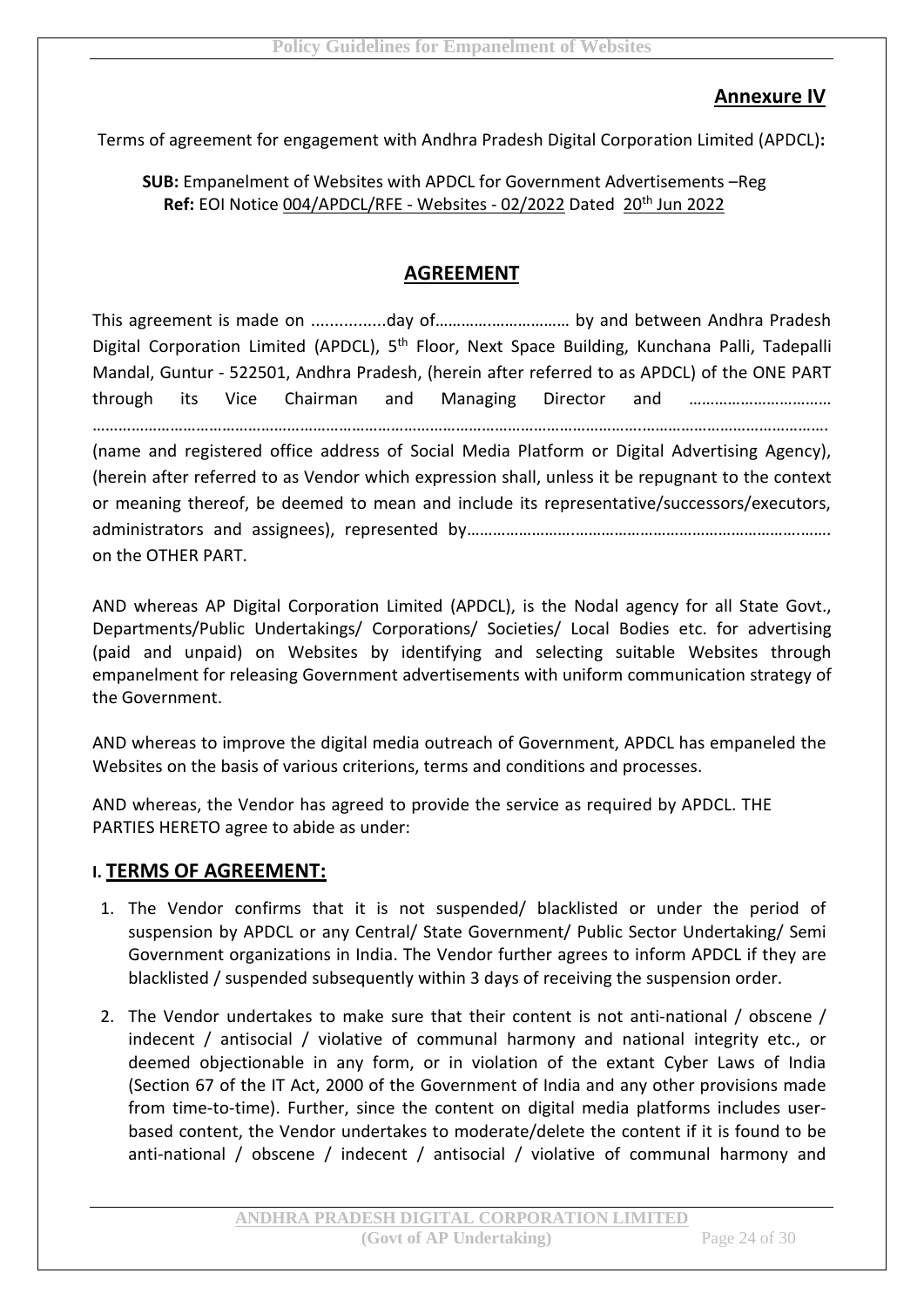national integrity etc., or in violation of the extant Cyber Laws of India (Section 69 of the IT Act, 2000 of the Government of India and any other provisions made from time-to- time).

3. Whenever the company/website's empanelment is cancelled / suspended / debarred by APDCL, the company/website will forfeit the security deposit.

#### **II. PAYMENT TERMS**

- 1. The final payments shall be released only after completion of the campaign, on submission of the final statement of work having been executed as per the approved media plan. No claim will be made for the advance payment.
- 2. The Vendor agrees to provide/submit the real time as well as dated execution report of the campaign activity along with the quantified outcome of the campaign in the format prescribed by the APDCL.
- 3. The Vendor agrees to submit the bills/invoice for the activity in the form prescribed by the APDCL.
- 4. The parties agree that the body of the bill should certify the following:
	- a. The amount claimed in the bill is against the completed activity as per the campaign approved by APDCL.
	- b. The amount claimed in the said bill has not been claimed in the past and there is no duplication of the claim.
- 5. Third Party Evaluation: Performance of empaneled website in all aspects, shall be evaluated through a third party for authentication of reports. The cost of its evaluation shall be borne by the empaneled websites only.
- 6. A committee constituted by the APDCL will scrutinize and evaluate the statement of works and commercial estimates received from the empaneled website.
- 7. The APDCL also reserves the right to recover any dues from the bidder, which is found on later date, during audit/excess payment, after final settlement is made to them. The bidder is liable to pay such dues to the APDCL immediately on demand, without raising any dispute/protest.

**SIGNATURE OF THE BIDDER: (With Seal)**

**NAME: DATE:**

**BUSINESS ADDRESS:**

**NOTARY SIGNATURE:**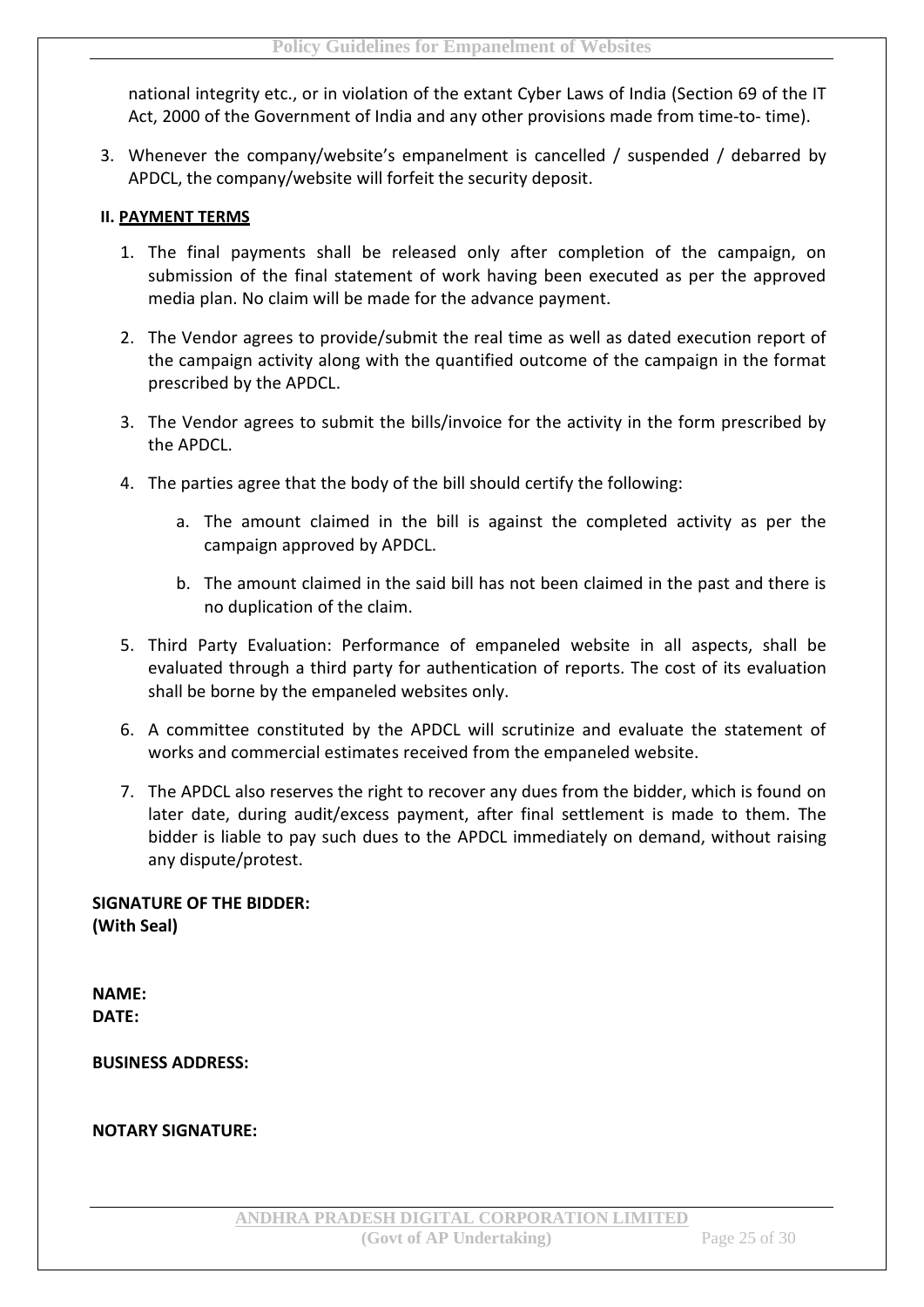#### **Annexure V**

#### **DECLARATION (of not having blacklisted)**

#### Ref: EOI Notice 004/APDCL/RFE - Websites - 02/2022 Dated 20<sup>th</sup> Jun 2022

To,

The Vice-Chairman & Managing Director, APDCL, 5<sup>th</sup> Floor, Next Space Building, Kunchana Palli, Tadepalli Mandal, Guntur - 522501 Andhra Pradesh

**SUB:** Empanelment of Websites with APDCL for Government Advertisements –Reg

Certified that M/s................................................................/ the firm /company / website or its partners / shareholders have not been blacklisted as on the date of bid submission by APDCL or by any other State or Union Government Agencies/Departments in India.

**SIGNATURE OF THE BIDDER: (With Seal)**

**NAME:**

**DATE:**

**BUSINESS ADDRESS:**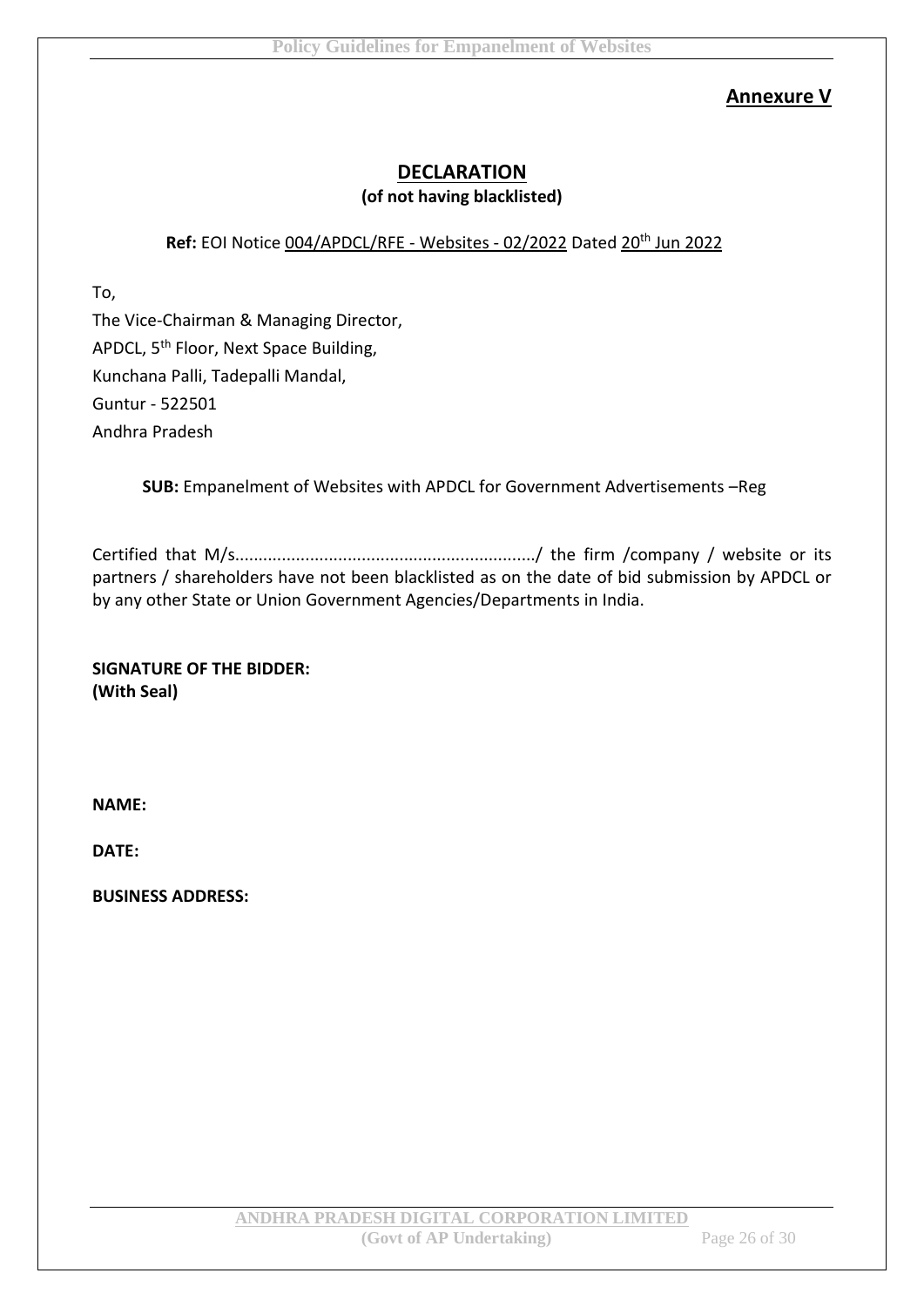#### **Annexure VI**

#### **DECLARATION (of not having tampered the empaneled document)**

#### Ref: EOI Notice 004/APDCL/RFE - Websites - 02/2022 Dated 20<sup>th</sup>Jun 2022

To,

The Vice-Chairman & Managing Director, APDCL, 5<sup>th</sup> Floor, Next Space Building, Kunchana Palli, Tadepalli Mandal, Guntur - 522501 Andhra Pradesh

**SUB:** Empanelment of Websites with APDCL for Government Advertisements –Reg

I/We are the state of the having our office at  $\sim$ do declare that I/We have carefully read all the conditions of empanelment document released by APDCL, for the Empanelment of Websites exclusively for Government Advertisements in Internet Websites as per the conditions.

I/We have downloaded the tender document from the internet site www.ipr.ap.nic.in or www.apdc.ap.gov.in and I / We have not tampered / modified the application document in any manner. In case, if the same is found to be tampered / modified, I/ We understand that my/our application will be summarily rejected, and application will be forfeited, and I /We am/are liable to be banned from doing business with APDCL or prosecuted.

**SIGNATURE OF THE BIDDER: (With Seal)**

**NAME:**

**DATE:**

**BUSINESS ADDRESS:**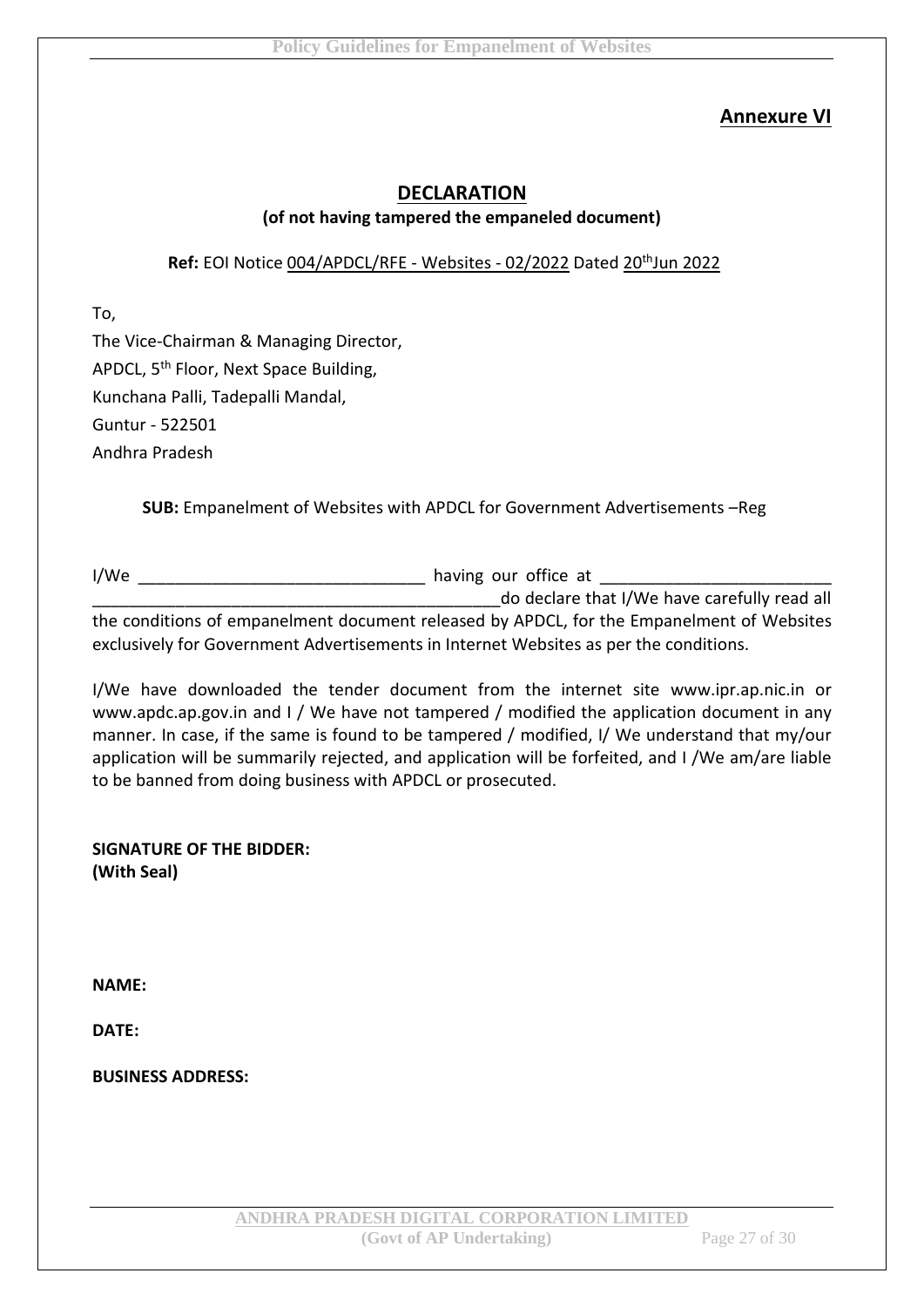#### **Annexure VII**

#### **Financial Bid - Ad Properties And Quotes**

**SUB:** Empanelment of Websites with APDCL for Government Advertisements –Reg Ref: EOI Notice 004/APDCL/RFE - Websites - 02/2022 Dated 20<sup>th</sup> Jun 2022

|                                                                                 | 4 Million (40 Lakh) and above Unique Users per month |             |                |  |
|---------------------------------------------------------------------------------|------------------------------------------------------|-------------|----------------|--|
| <b>Category A</b>                                                               | Property                                             |             | Rate (in Rs.)  |  |
|                                                                                 | 300 X 250 Pixels Banner Ad                           |             |                |  |
|                                                                                 | 728 X 90 Pixels Banner                               |             |                |  |
|                                                                                 | Fixed Slot (24 hours)                                |             |                |  |
|                                                                                 | Video Ads                                            | Rate in Rs. | (per 5seconds) |  |
|                                                                                 | Fixed Video Ads (24-hour slot)                       | Rate in Rs. | (per 5seconds) |  |
| 2 Million (20 Lakh) to less than 4 Million (40 Lakh) Unique Users<br>per month  |                                                      |             |                |  |
|                                                                                 | Property                                             |             | Rate (in Rs.)  |  |
| <b>Category B</b>                                                               | 300 X 250 Pixels Banner Ad                           |             |                |  |
|                                                                                 | 728 X 90 Pixels Banner Ad                            |             |                |  |
|                                                                                 | Fixed Slot (24 hours)                                |             |                |  |
|                                                                                 | Video Ads                                            | Rate in Rs. | (per 5seconds) |  |
|                                                                                 | Fixed Video Ads (24-hour slot)                       | Rate in Rs. | (per 5seconds) |  |
| 0.5 Million (5 Lakh) to less than 2 Million (20 Lakh) Unique Users<br>per month |                                                      |             |                |  |
| <b>Category C</b>                                                               | Property                                             |             | Rate (in Rs.)  |  |
|                                                                                 | 300 X 250 Pixels Banner Ad                           |             |                |  |
|                                                                                 | 728 X 90 Pixels Banner Ad                            |             |                |  |
|                                                                                 | Fixed Slot (24 hours)                                |             |                |  |
|                                                                                 | Video Ads                                            | Rate in Rs. | (per 5seconds) |  |
|                                                                                 | Fixed Video Ads (24-hour slot)                       | Rate in Rs. | (per 5seconds) |  |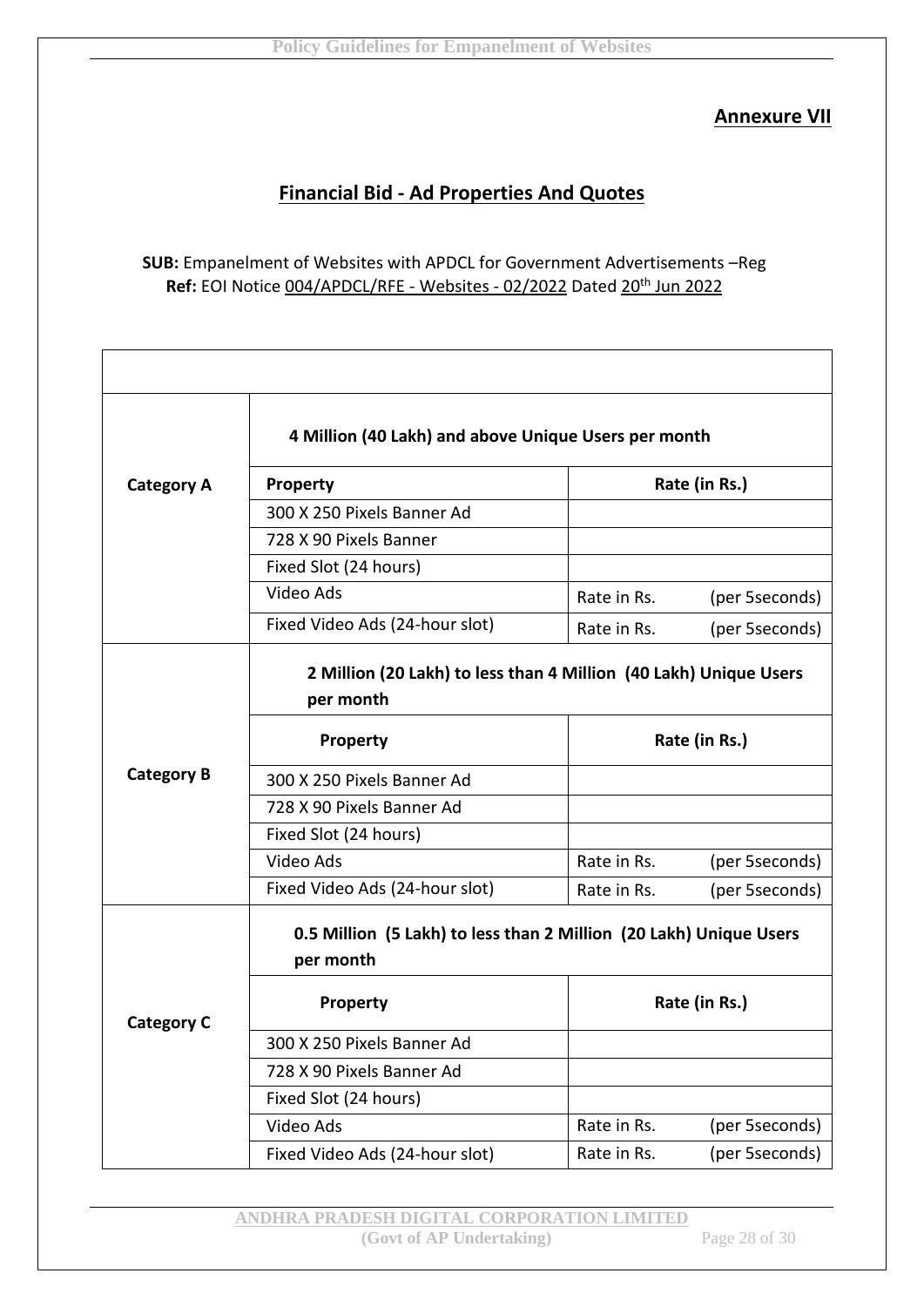**r** 

|                                                           | 0.25 Million (2.5 Lakh) to less than 0.5 Million (5 Lakh) Unique Users<br>per month |               |                |  |
|-----------------------------------------------------------|-------------------------------------------------------------------------------------|---------------|----------------|--|
| <b>Category D</b>                                         | Property                                                                            | Rate (in Rs.) |                |  |
|                                                           | 300 X 250 Pixels Banner Ad                                                          |               |                |  |
|                                                           | 728 X 90 Pixels Banner Ad                                                           |               |                |  |
|                                                           | Fixed Slot (24 hours)                                                               |               |                |  |
|                                                           | Video Ads                                                                           | Rate in Rs.   | (per 5seconds) |  |
|                                                           | Fixed Video Ads (24-hour slot)                                                      | Rate in Rs.   | (per 5seconds) |  |
|                                                           | 0.1 Million to less than 0.25 Million Unique Users per month                        |               |                |  |
|                                                           | <b>Property</b>                                                                     | Rate (in Rs.) |                |  |
| <b>Category E</b>                                         | 300 X 250 Pixels Banner Ad                                                          |               |                |  |
|                                                           | 728 X 90 Pixels Banner Ad                                                           |               |                |  |
|                                                           | Fixed Slot (24 hours)                                                               |               |                |  |
|                                                           | Video Ads                                                                           | Rate in Rs.   | (per 5seconds) |  |
|                                                           | Fixed Video Ads (24-hour slot)                                                      | Rate in Rs.   | (per 5seconds) |  |
| 0.5 Million to less than 2 Million Unique Users per month |                                                                                     |               |                |  |
|                                                           | Property                                                                            | Rate (in Rs.) |                |  |
| <b>Category F</b>                                         | 300 X 250 Pixels Banner Ad                                                          |               |                |  |
|                                                           | 728 X 90 Pixels Banner Ad                                                           |               |                |  |
|                                                           | Fixed Slot (24 hours)                                                               |               |                |  |
|                                                           | Video Ads                                                                           | Rate in Rs.   | (per 5seconds) |  |
|                                                           | Fixed Video Ads (24-hour slot)                                                      | Rate in Rs.   | (per 5seconds) |  |